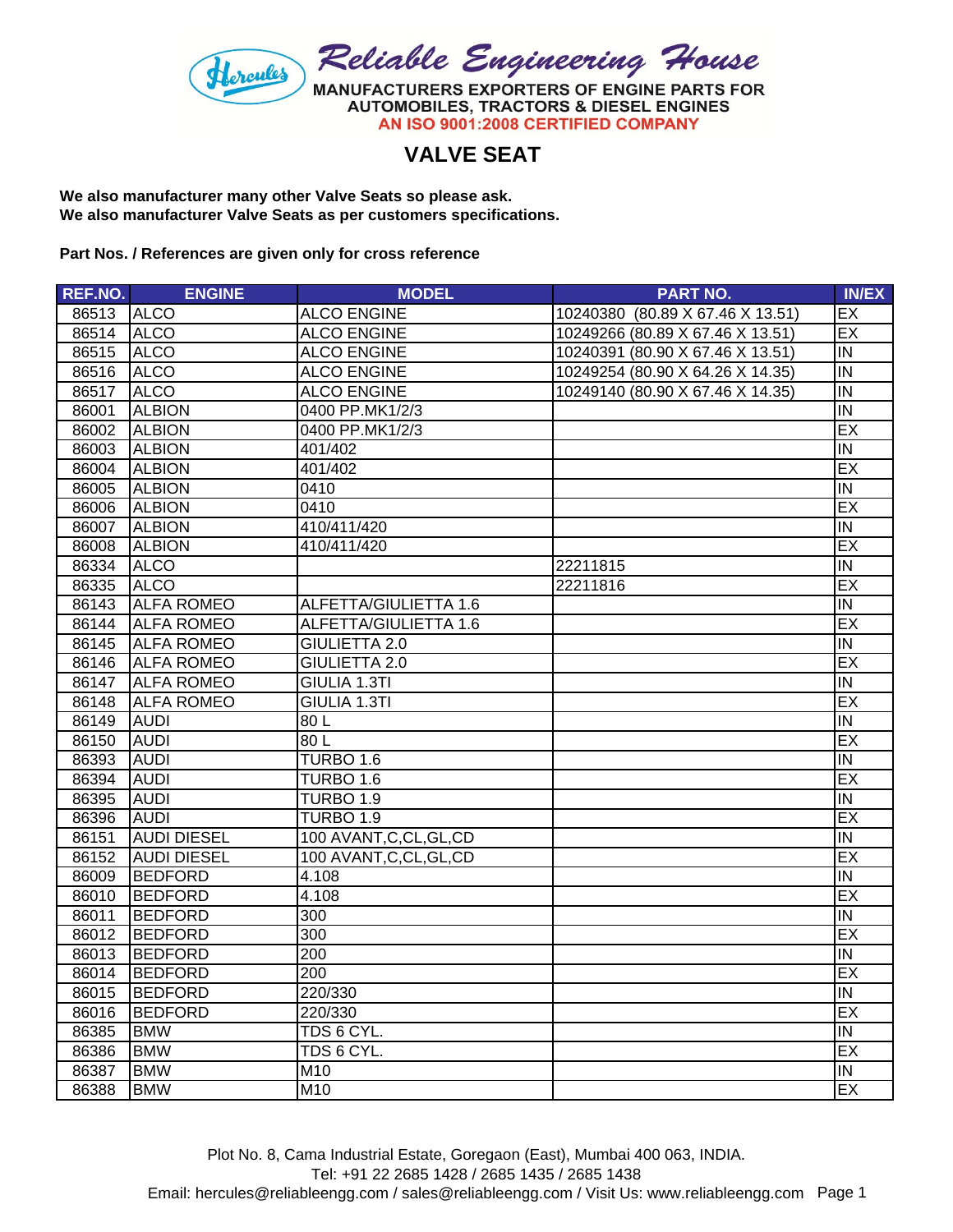

| REF.NO. | <b>ENGINE</b>      | <b>MODEL</b>           | <b>PART NO.</b>                  | <b>IN/EX</b> |
|---------|--------------------|------------------------|----------------------------------|--------------|
| 86451   | <b>CATERPILLAR</b> | $D-4$                  |                                  | EX           |
| 86452   | <b>CATERPILLAR</b> | $D-4$                  |                                  | IN           |
| 86153   | <b>CATERPILLAR</b> | <b>D 9 G TRACTOR</b>   | 5S1757                           | IN           |
| 86154   | <b>CATERPILLAR</b> | <b>D 9 G TRACTOR</b>   | 8M4014                           | EX           |
| 86155   | <b>CATERPILLAR</b> | D 8 H TRACTOR/D339/334 | 9M8745                           | IN           |
| 86156   | <b>CATERPILLAR</b> | D 8 H TRACTOR/D339/334 | 8M9810                           | EX           |
| 86157   | <b>CATERPILLAR</b> | 977 D 7 F              | 5S7218                           | IN           |
| 86158   | <b>CATERPILLAR</b> | 977 D 7 F              | 5S7221-1W5321                    | EX           |
| 86159   | <b>CATERPILLAR</b> | D 6 B/D 6 C/1670/1673  | 1 P6837                          | IN           |
| 86160   | <b>CATERPILLAR</b> | D 6 B/D 6 C/1670/1673  | 9M6495                           | EX           |
| 86161   | <b>CATERPILLAR</b> | 3204, 3208 / D318      | 2N8943                           | IN           |
| 86162   | <b>CATERPILLAR</b> | 3204, 3208 / D318      | 9N2837                           | EX           |
| 86163   | <b>CATERPILLAR</b> | 3406 / 3400 / 3412     | 4N5893                           | IN           |
| 86164   | <b>CATERPILLAR</b> | 3406 / 3400 / 3412     | 9S9699-1W5283                    | EX           |
| 86165   | <b>CATERPILLAR</b> | $955 - 977$            | 7N4448                           | IN           |
| 86336   | <b>CATERPILLAR</b> |                        | 1W5321                           | IN           |
| 86337   | <b>CATERPILLAR</b> |                        | 7N4448                           | EX           |
| 86338   | <b>CATERPILLAR</b> |                        | 2W4837                           | IN           |
| 86339   | <b>CATERPILLAR</b> |                        |                                  | EX           |
| 86340   | <b>CATERPILLAR</b> | 1674/1676              | 1S2894                           | IN           |
| 86341   | <b>CATERPILLAR</b> | 1674/1676              | 1S2895                           | EX           |
| 86342   | <b>CATERPILLAR</b> | 3508/3512              | 7W0026                           | IN           |
| 86343   | <b>CATERPILLAR</b> | 3508/3512              | 611713                           | EX           |
| 86344   | <b>CATERPILLAR</b> | D353/379               | 5S1757                           | IN           |
| 86345   | <b>CATERPILLAR</b> | D353/379               | 1S5738                           | EX           |
| 86446   | <b>CATERPILLAR</b> |                        | IW-5283                          |              |
| 86447   | <b>CATERPILLAR</b> |                        | $\overline{\text{IW-2713}}$      |              |
| 86503   | <b>CATERPILLAR</b> | 3304                   | 52.075 x 45 x 8.70               | IN           |
| 86504   | <b>CATERPILLAR</b> | 3304                   | 50.935 x 42.90 x 8.08            | EX           |
| 86518   | <b>CATERPILLAR</b> | 3306                   | 107-0268 (52.03 X 45.00 X 8.59)  | IN           |
| 86519   | <b>CATERPILLAR</b> | 3306                   | 107-0265 (42.85 X 36.50 X 9.27)  | EX           |
| 86520   | <b>CATERPILLAR</b> | 3406                   | 1W5283 (50.89 X 42.90 X 8.03)    | EX           |
| 86521   | <b>CATERPILLAR</b> | 3406                   | 4N5893 (46.03 X 39.10 X 9.27)    | IN           |
| 86522   | <b>CATERPILLAR</b> |                        | 130-2607 (60.63 X 48.00 X 8.75)  | IN           |
| 86523   | <b>CATERPILLAR</b> |                        | 130-2608 (60.12 X 50.00 X 10.00) | EX           |
| 86524   | <b>CATERPILLAR</b> |                        | 175-3617 (48.03 X 41.00 X 7.80)  | IN.          |
| 86525   | <b>CATERPILLAR</b> |                        | 224-3983 (48.03 X 41.00 X 7.80)  | IN           |
| 86526   | <b>CATERPILLAR</b> |                        | 226-5561 (42.84 X 36.50 X 9.27)  | EX           |
| 86527   | <b>CATERPILLAR</b> |                        | 152-7582                         | EX           |
| 86528   | <b>CATERPILLAR</b> |                        | 176-7690 (37.56 X 31.00 X 8.10)  | EX           |
| 86529   | <b>CATERPILLAR</b> |                        | 176-7688 (37.06 X 30.80 X 7.99)  | IN           |
| 86017   | <b>COMMER</b>      | V8.510/AV8.510         |                                  | EX           |
| 86324   | <b>CUMMINS</b>     |                        |                                  | IN/EX        |
| 86346   | <b>CUMMINS</b>     | KT/NT/NH               | 69965                            | EX           |
| 86347   | <b>CUMMINS</b>     | KT/NT/NH               | 205093                           | IN           |
| 86348   | <b>CUMMINS</b>     | KT/NT/NH               | 3026296                          | IN           |
| 86349   | <b>CUMMINS</b>     | KT/NT/NH               | 127930                           | EX           |
| 86350   | <b>CUMMINS</b>     | KT/NT/NH               | 3017759                          | EX           |
| 86351   | <b>CUMMINS</b>     | KT/NT/NH               | 3052819                          | IN           |

Plot No. 8, Cama Industrial Estate, Goregaon (East), Mumbai 400 063, INDIA.

Tel: +91 22 2685 1428 / 2685 1435 / 2685 1438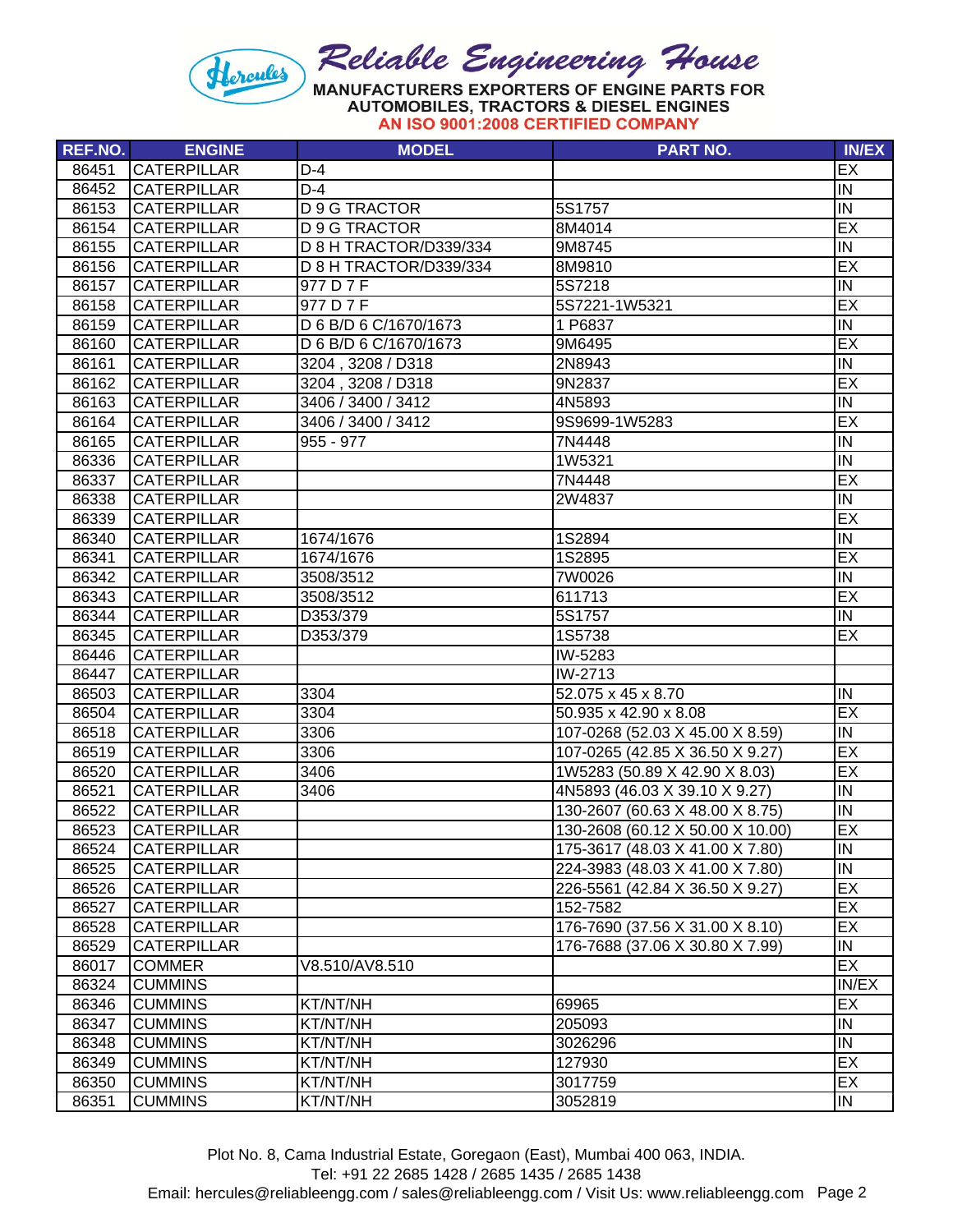

| <b>REF.NO.</b> | <b>ENGINE</b>         | <b>MODEL</b>                   | <b>PART NO.</b>                    | <b>IN/EX</b> |
|----------------|-----------------------|--------------------------------|------------------------------------|--------------|
| 86448          | <b>CUMMINS</b>        |                                | 3904105                            |              |
| 86449          | <b>CUMMINS</b>        |                                | 3906854                            |              |
| 86530          | <b>CUMMINS</b>        | <b>NT ENGINE</b>               | 200354 (50.88 X 42.92 X 7.11)      | IN           |
| 86531          | <b>CUMMINS</b>        | <b>NT ENGINE</b>               | 3017759 (50.88 X 42.92 X 7.11)     | EX           |
| 86532          | <b>CUMMINS</b>        | <b>NT ENGINE</b>               | 3872815 (50.88 X 40.28 X 7.11)     | IN           |
| 86533          | <b>CUMMINS</b>        | <b>NT ENGINE</b>               | 127930 (50.88 X 42.92 X 7.11)      | EX           |
| 86534          | <b>CUMMINS</b>        | NT GAS ENGINE                  | 3229505 (50.88 X 42.92 X 7.11)     | EX           |
| 86535          | <b>CUMMINS</b>        | NH GAS ENGINE                  | 3229152 (46.90 X 39.62 X 7.11)     | EX           |
| 86536          | <b>CUMMINS</b>        | <b>NH ENGINE</b>               | 69965 (46.90 X 39.62 X 7.11)       | IN           |
| 86537          | <b>CUMMINS</b>        | N14 ENGINE                     | 3084020 (49.62 X 41.65 X 4.95)     | IN           |
| 86538          | <b>CUMMINS</b>        | N14 ENGINE                     | 3076515 (49.61 X 41.65 X 5.46)     | EX           |
| 86539          | <b>CUMMINS</b>        | N14 ENGINE                     | 3084185 (50.88 X 42.92 X 7.11)     | EX           |
| 86540          | <b>CUMMINS</b>        | <b>K ENGINE</b>                | 3086192 (60.48 X 51.68 X 7.92)     | EX           |
| 86541          | <b>CUMMINS</b>        | <b>K ENGINE</b>                | 3086191 (60.48 X 48.92 X 7.92)     | IN           |
| 86542          | <b>CUMMINS</b>        | <b>K ENGINE</b>                | 3086193 (60.48 X 48.92 X 7.92)     | IN           |
| 86543          | <b>CUMMINS</b>        | <b>K ENGINE</b>                | 3872343 (60.48 X 48.92 X 7.92)     | EX           |
| 86544          | <b>CUMMINS</b>        | <b>K ENGINE</b>                | 3235876 (60.48 X 48.92 X 8.17)     | EX           |
| 86545          | <b>CUMMINS</b>        | <b>K ENGINE</b>                | 205093 (60.48 X 51.68 X 8.17)      | EX           |
| 86546          | <b>CUMMINS</b>        | <b>K ENGINE</b>                | 3026296 (60.48 X 48.92 X 8.02)     | EX           |
| 86547          | <b>CUMMINS</b>        | <b>C SERIES TATA</b>           | 3908830 (53.99 X 44.45 X 8.20)     | IN           |
| 86548          | <b>CUMMINS</b>        | <b>C SERIES TATA</b>           | 3928174 (47.10 X 40.00 X 6.33)     | EX           |
| 86549          | <b>CUMMINS</b>        | <b>B SERIES TATA - EURO II</b> | 3906854 (47.08 X 38.00 X 6.90)     | IN           |
| 86550          | <b>CUMMINS</b>        | <b>B SERIES TATA - EURO II</b> | 3904105 (43.73 X 34.04 X 6.71)     | EX           |
| 86551          | <b>CUMMINS</b>        | <b>6BT EURO III TATA</b>       | 3943449 (34.93 X 28.00 X 5.75)     | IN           |
| 86552          | <b>CUMMINS</b>        | <b>6BT EURO III TATA</b>       | 3943450 (34.92 X 28.00 X 5.75)     | EX           |
| 86553          | <b>CUMMINS</b>        | <b>CNG ENGINE TATA</b>         | 3922715 (47.08 X 38.00 X 6.90)     | IN           |
| 86554          | <b>CUMMINS</b>        | <b>CNG ENGINE TATA</b>         | 3922716 (43.73 X 34.04 X 6.71)     | EX           |
| 86555          | <b>CUMMINS</b>        | <b>ISLE ENGINE TATA</b>        | 3968074 (39.47 X 33.04 X 5.00)     | EX           |
| 86556          | <b>CUMMINS</b>        | <b>ISLE ENGINE TATA</b>        | 3940152 (39.47 X 33.59 X 5.98)     | IN           |
| 86024          | <b>DAVID BROWN</b>    | AD4/47                         |                                    | EX           |
| 86025          | <b>DAVID BROWN</b>    | AD4/47                         |                                    | IN           |
| 86026          | <b>DAVID BROWN</b>    | AD3/49/AD4/49                  |                                    | EX           |
| 86027          | <b>DAVID BROWN</b>    | AD3/49/AD4/49                  |                                    | IN           |
| 86028          | <b>DAVID BROWN</b>    | AD3/55/AD4/55                  |                                    | EX           |
| 86029          | <b>DAVID BROWN</b>    | AD3/55/AD4/55                  |                                    | IN           |
| 86557          | <b>DETROIT DIESEL</b> | 714V                           | A 5101101 (32.05 X 24.70 X 6.30)   | IN           |
| 86558          | <b>DETROIT DIESEL</b> | 714V                           | A 5148490 (36.62 X 29.00 X 6.85)   | EX           |
| 86559          | <b>DETROIT DIESEL</b> |                                | W135 M (29.65 X 23.55 X 5.55)      |              |
| 86325          | <b>DEUTZ</b>          | FL 912                         |                                    | IN           |
| 86428          | <b>DEUTZ</b>          | FL 912                         | KS-880-2 / KS-881-2 STD            | IN/EX        |
| 86429          | <b>DEUTZ</b>          | FL 912                         | <b>OVERSIZE</b>                    |              |
| 86244          | <b>DEUTZ - KHD</b>    | F1L 511 W                      | 2 137 302                          | IN           |
| 86245          | DEUTZ - KHD           | F1L 511 W                      | 2 137 306                          | EX           |
| 86246          | <b>DEUTZ - KHD</b>    | F6L 913/TURBO                  | 2 137 302                          | IN           |
| 86247          | DEUTZ - KHD           | F6L 913/TURBO                  | 2 137 306                          | EX           |
| 86560          | <b>EICHER</b>         |                                | 93182587 (48.62 X 37.43 X 7.90)    | IN           |
| 86561          | <b>EICHER</b>         |                                | 93182599 (44.10 X 36.00 X 8.20)    | <b>EX</b>    |
| 86562          | <b>ESCORTS</b>        | F3.344 ENGINE                  | D10045040-B (51.08 X 42.80 X 8.30) | IN           |
| 86563          | <b>ESCORTS</b>        | F3.344 ENGINE                  | D10045030-B (48.07 X 38.10 X 9.50) | EX           |

Plot No. 8, Cama Industrial Estate, Goregaon (East), Mumbai 400 063, INDIA.

Tel: +91 22 2685 1428 / 2685 1435 / 2685 1438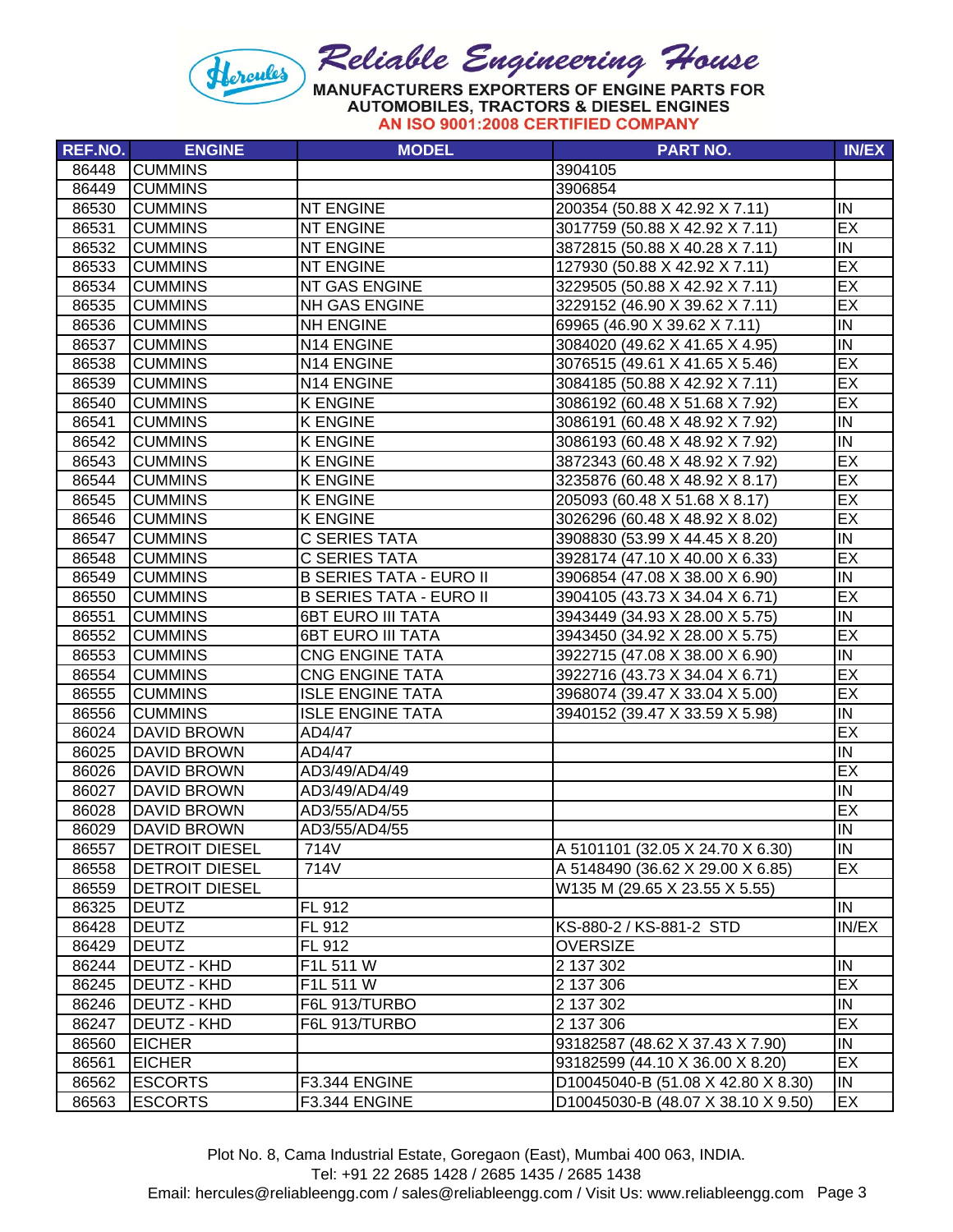

| REF.NO. | <b>ENGINE</b>      | <b>MODEL</b>           | <b>PART NO.</b>                    | <b>IN/EX</b>            |
|---------|--------------------|------------------------|------------------------------------|-------------------------|
| 86564   | <b>ESCORTS</b>     | F3.287 ENGINE          | D10102890-B (48.07 X 35.10 X 9.50) | EX                      |
| 86166   | FIAT               | 500 NUOVA, D, F, L     |                                    | IN                      |
| 86167   | <b>FIAT</b>        | 500 NUOVA, D, F, L     |                                    | IN                      |
| 86168   | <b>FIAT</b>        | 500 NUOVA, D, F, L     |                                    | EX                      |
| 86169   | <b>FIAT</b>        | 500 NUOVA, D, F, L     |                                    | EX                      |
| 86170   | <b>FIAT</b>        | 127 SPECIAL, SPORT     | 4 299 626                          | IN                      |
| 86171   | <b>FIAT</b>        | 127 SPECIAL, SPORT     | 4 306 015                          | EX                      |
| 86172   | <b>FIAT</b>        | 128 SPECIAL, SPORT     | 4 292 020                          | $\overline{N}$          |
| 86173   | <b>FIAT</b>        | 128 SPECIAL, SPORT     | 4 293 142                          | EX                      |
| 86174   | <b>FIAT</b>        | $\overline{125/132}$   |                                    | IN                      |
| 86175   | <b>FIAT</b>        | 125 / 132              |                                    | $\overline{N}$          |
| 86176   | <b>FIAT</b>        | 125 / 132              |                                    | IN                      |
| 86177   | <b>FIAT</b>        | 125 / 132              |                                    | EX                      |
| 86178   | <b>FIAT</b>        | 125 / 132              |                                    | EX                      |
| 86179   | <b>FIAT</b>        | 125 / 132              |                                    | EX                      |
| 86180   | <b>FIAT</b>        | UNO 45, S, SL FIRE     | 5 973 931                          | IN                      |
| 86181   | <b>FIAT</b>        | UNO 45, S, SL FIRE     | 5 942 722                          | EX                      |
| 86182   | <b>FIAT</b>        | PANDA750 YOUNG CL.S    | 7 604 521                          | IN                      |
| 86183   | <b>FIAT</b>        | PANDA750 YOUNG CL.S    | 7 604 523                          | EX                      |
| 86184   | <b>FIAT</b>        | PANDA 30L, CL          |                                    | IN                      |
| 86185   | <b>FIAT</b>        | PANDA 30L, CL          |                                    | EX                      |
| 86391   | <b>FIAT</b>        | 1.7/1.9TD              |                                    | IN                      |
| 86392   | <b>FIAT</b>        | 1.7/1.9TD              |                                    | EX                      |
| 86186   | <b>FIAT DIESEL</b> | <b>UNO 45 D</b>        |                                    | IN                      |
| 86187   | <b>FIAT DIESEL</b> | <b>UNO 45 D</b>        |                                    | EX                      |
| 86188   | <b>FIAT DIESEL</b> | RITMO 1.7 D/REGATA1.7D | 4 3 5 4 2 4 6                      | IN                      |
| 86189   | <b>FIAT DIESEL</b> | RITMO 1.7 D/REGATA1.7D |                                    | $\overline{N}$          |
| 86190   | <b>FIAT DIESEL</b> | RITMO 1.7 D/REGATA1.7D | 4 3 5 4 2 4 7                      | EX                      |
| 86191   | <b>FIAT DIESEL</b> | RITMO 1.7 D/REGATA1.7D |                                    | EX                      |
| 86192   | <b>FIAT DIESEL</b> | RITMO 1.7 D/REGATA1.7D |                                    | IN                      |
| 86193   | <b>FIAT DIESEL</b> | RITMO 1.7 D/REGATA1.7D |                                    | IN                      |
| 86194   | <b>FIAT DIESEL</b> | RITMO 1.7 D/REGATA1.7D |                                    | EX                      |
| 86195   | <b>FIAT DIESEL</b> | RITMO 1.7 D/REGATA1.7D |                                    | EX                      |
| 86196   | <b>FIAT DIESEL</b> | 131/132 2.5 D/MARENGO  | A741916                            | IN                      |
| 86197   | <b>FIAT DIESEL</b> | 131/132 2.5 D/MARENGO  |                                    | $\overline{\mathsf{N}}$ |
| 86198   | <b>FIAT DIESEL</b> | 131/132 2.5 D/MARENGO  |                                    | IN                      |
| 86199   | <b>FIAT DIESEL</b> | 131/132 2.5 D/MARENGO  | A726485                            | EX                      |
| 86200   | <b>FIAT DIESEL</b> | 131/132 2.5 D/MARENGO  |                                    | EX                      |
| 86201   | <b>FIAT DIESEL</b> | 131/132 2.5 D/MARENGO  |                                    | EX                      |
| 86202   | <b>FIAT DIESEL</b> | 131/132 2.5 D/MARENGO  | 98 450 370                         | IN                      |
| 86203   | <b>FIAT DIESEL</b> | 131/132 2.5 D/MARENGO  | 98 450 371                         | EX                      |
| 86208   | <b>FIAT IVECO</b>  | DAILY / GRINTA         | A741916                            | IN                      |
| 86209   | <b>FIAT IVECO</b>  | DAILY / GRINTA         |                                    | IN                      |
| 86210   | <b>FIAT IVECO</b>  | DAILY / GRINTA         |                                    | IN                      |
| 86211   | <b>FIAT IVECO</b>  | DAILY / GRINTA         | A726485                            | EX                      |
| 86212   | <b>FIAT IVECO</b>  | DAILY / GRINTA         |                                    | EX                      |
| 86213   | <b>FIAT IVECO</b>  | DAILY / GRINTA         |                                    | EX                      |
| 86214   | <b>FIAT IVECO</b>  | DAILY / GRINTA         | 98 450 370                         | IN                      |
| 86215   | <b>FIAT IVECO</b>  | DAILY / GRINTA         | 98 450 371                         | EX                      |

Tel: +91 22 2685 1428 / 2685 1435 / 2685 1438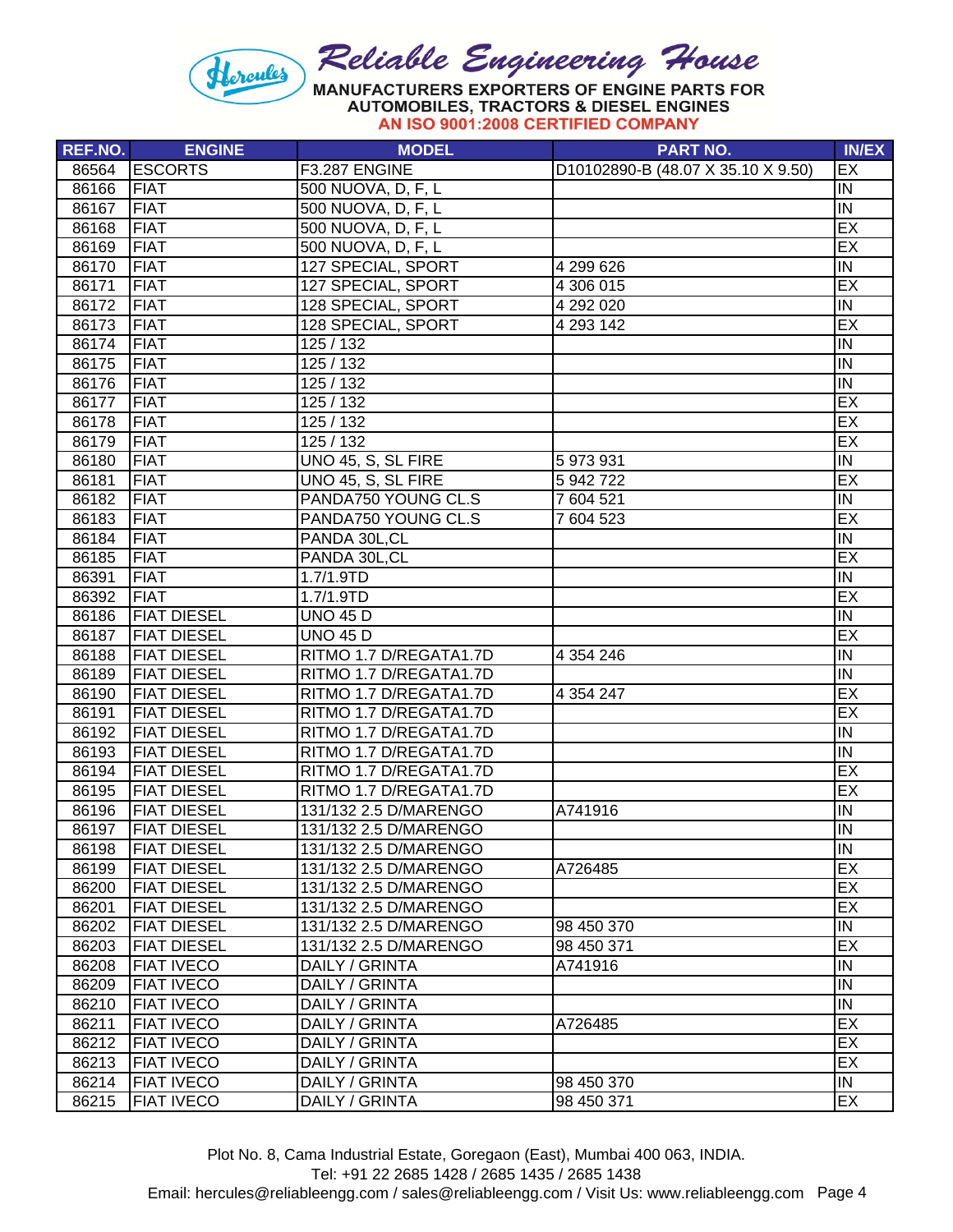

| REF.NO. | <b>ENGINE</b>      | <b>MODEL</b>                | <b>PART NO.</b> | <b>IN/EX</b>   |
|---------|--------------------|-----------------------------|-----------------|----------------|
| 86216   | <b>FIAT IVECO</b>  | 697 N1                      | 4 673 867       | IN             |
| 86217   | <b>FIAT IVECO</b>  | 697 N1                      | 4 673 866       | IN             |
| 86218   | <b>FIAT IVECO</b>  | 697 N1                      | 4 673 869       | EX             |
| 86219   | <b>FIAT IVECO</b>  | 697 N1                      | 4 673 868       | EX             |
| 86220   | <b>FIAT IVECO</b>  | 120.17H, 150.17, 159.17     |                 | IN             |
| 86221   | <b>FIAT IVECO</b>  | 120.17H, 150.17, 159.17     |                 | EX             |
| 86222   | <b>FIAT IVECO</b>  | 684 N/690N4/160 NC          | 4 671 767       | IN             |
| 86223   | <b>FIAT IVECO</b>  | 684 N/690N4/160 NC          | 4 647 847       | IN             |
| 86224   | <b>FIAT IVECO</b>  | 684 N/690N4/160 NC          |                 | IN             |
| 86225   | <b>FIAT IVECO</b>  | 684 N/690N4/160 NC          | 4 671 1768      | EX             |
| 86226   | <b>FIAT IVECO</b>  | 684 N/690N4/160 NC          | 4 626 479       | EX             |
| 86227   | <b>FIAT IVECO</b>  | 684 N/690N4/160 NC          |                 | EX             |
| 86228   | <b>FIAT IVECO</b>  | 619 N1/691/693 T,           | 4 671 769       | IN             |
| 86229   | <b>FIAT IVECO</b>  | 619 N1/691/693 T,           | 4 626 481       | $\overline{N}$ |
| 86230   | <b>FIAT IVECO</b>  | 619 N1/691/693 T,           |                 | IN             |
| 86231   | <b>FIAT IVECO</b>  | 619 N1/691/693 T,           | 4 671 770       | EX             |
| 86232   | <b>FIAT IVECO</b>  | 619 N1/691/693 T,           | 4 626 483       | EX             |
| 86233   | <b>FIAT IVECO</b>  | 619 N1/691/693 T,           |                 | EX             |
| 86234   | <b>FIAT IVECO</b>  | 470.20,471.20,571.20,670.20 | 61 581 403      | IN             |
| 86235   | <b>FIAT IVECO</b>  | 470.20,471.20,571.20,670.20 | 61 577 139      | EX             |
| 86236   | <b>FIAT IVECO</b>  | 170.33/190.33               | 4706213         | IN             |
| 86237   | <b>FIAT IVECO</b>  | 170.33/190.33               | 4706252         | IN             |
| 86238   | <b>FIAT IVECO</b>  | 170.33/190.33               | 4706251         | IN             |
| 86239   | <b>FIAT IVECO</b>  | 170.33/190.33               | 4 672 517       | EX             |
| 86240   | <b>FIAT IVECO</b>  | 170.33/190.33               | 4 694 455       | EX             |
| 86241   | <b>FIAT IVECO</b>  | 170.33/190.33               | 4 694 454       | EX             |
| 86242   | FIAT IVECO OM      | 150                         | 61 231 256      | IN             |
| 86243   | FIAT IVECO OM      | 150                         | 61 227 957      | EX             |
| 86453   | <b>FORD</b>        | 5000                        |                 | IN             |
| 86454   | FORD               | 5000                        |                 | EX             |
| 86204   | <b>FORD</b>        | TRANSIT 75/90/115           |                 | IN             |
| 86205   | FORD               | TRANSIT 75/90/115           | <b>OVERSIZE</b> | IN             |
| 86206   | FORD               | TRANSIT 75/90/115           |                 | EX             |
| 86207   | FORD               | TRANSIT 75/90/115           | <b>OVERSIZE</b> | EX             |
| 86401   | FORD               | <b>PRIDE</b>                |                 | IN             |
| 86402   | FORD               | PRIDE                       |                 | EX             |
| 86030   | <b>FORD EUROPE</b> | <b>CVH</b>                  |                 | EX             |
| 86031   | <b>FORD EUROPE</b> | 4.108                       |                 | IN             |
| 86032   | <b>FORD EUROPE</b> | 4.108                       |                 | EX             |
| 86033   | <b>FORD EUROPE</b> | <b>CVH</b>                  |                 | IN             |
| 86034   | <b>FORD EUROPE</b> | <b>CVH</b>                  |                 | EX             |
| 86035   | <b>FORD EUROPE</b> | <b>CVH</b>                  |                 | IN             |
| 86036   | <b>FORD EUROPE</b> | <b>CVH</b>                  |                 | EX             |
| 86037   | <b>FORD EUROPE</b> | 2401E/2402E                 |                 | IN             |
| 86038   | <b>FORD EUROPE</b> | 2401E/2402E                 |                 | EX             |
| 86039   | <b>FORD EUROPE</b> | 2708E, 2703E                |                 | EX             |
| 86040   | <b>FORD EUROPE</b> | 2708E, 2703E                |                 | IN             |
| 86041   | <b>FORD EUROPE</b> | 2708E, 2703E                |                 | IN             |
| 86042   | <b>FORD EUROPE</b> | 2708E,2703E                 |                 | EX             |

Tel: +91 22 2685 1428 / 2685 1435 / 2685 1438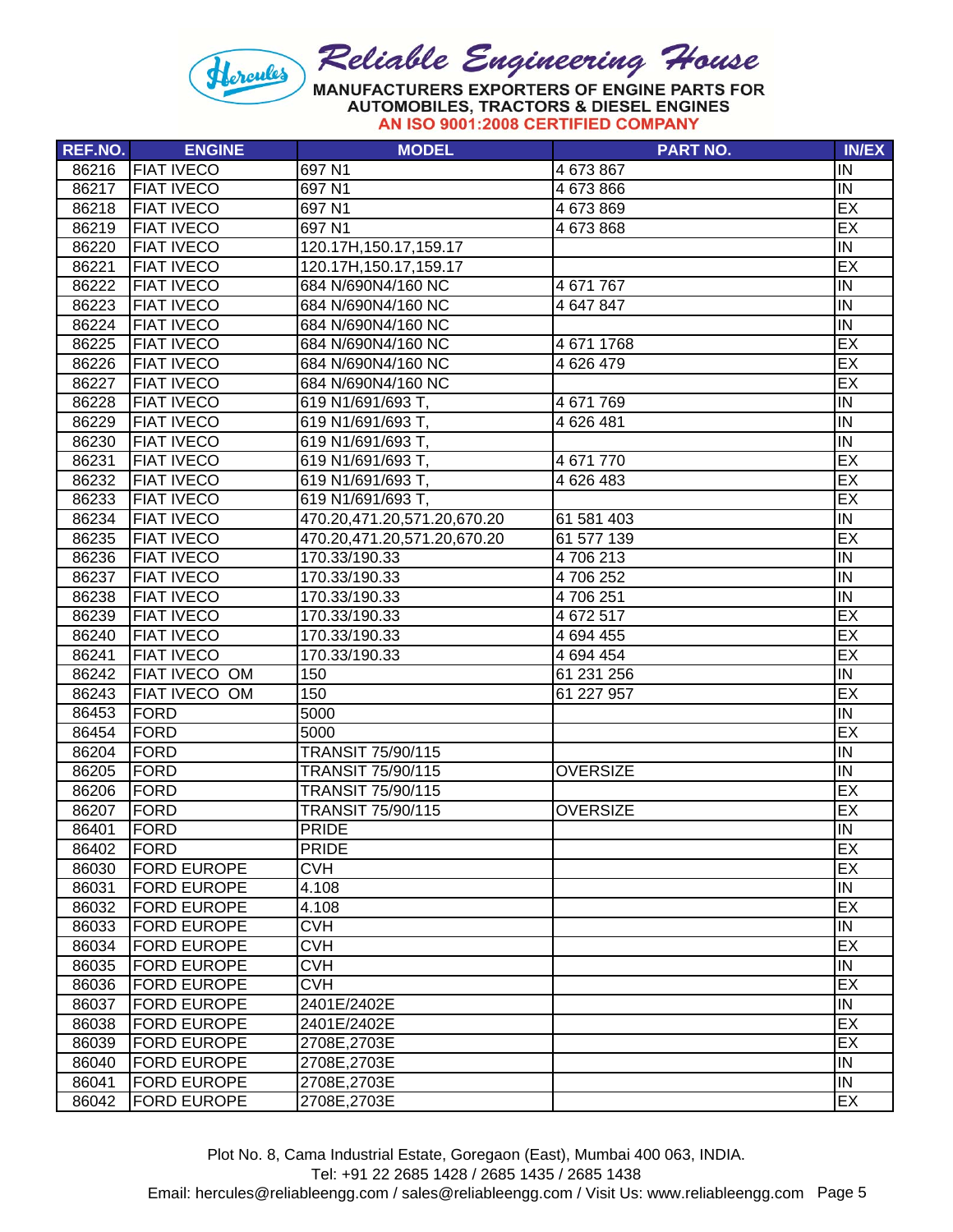

| <b>REF.NO.</b> | <b>ENGINE</b>      | <b>MODEL</b>      | <b>PART NO.</b>                     | <b>IN/EX</b>            |
|----------------|--------------------|-------------------|-------------------------------------|-------------------------|
| 86043          | <b>FORD EUROPE</b> | 2701E,2706E       |                                     | EX                      |
| 86044          | <b>FORD EUROPE</b> | 2701E,2706E       |                                     | IN                      |
| 86045          | <b>FORD EUROPE</b> | 2701E,2706E       |                                     | IN                      |
| 86046          | <b>FORD EUROPE</b> | 2701E,2706E       |                                     | EX                      |
| 86047          | <b>FORD EUROPE</b> | 360 CU IN         |                                     | EX                      |
| 86048          | <b>FORD EUROPE</b> | 360 CU IN         |                                     | IN                      |
| 86049          | <b>FORD EUROPE</b> | 360 CU IN         |                                     | $\overline{\mathsf{N}}$ |
| 86050          | <b>FORD EUROPE</b> | 360 CU IN         |                                     | EX                      |
| 86051          | <b>FORD EUROPE</b> | 2711E/2712E       |                                     | EX                      |
| 86052          | <b>FORD EUROPE</b> | 2711E/2712E       |                                     | IN                      |
| 86053          | <b>FORD EUROPE</b> | 2711E/2712E       |                                     | $\overline{N}$          |
| 86054          | <b>FORD EUROPE</b> | 2711E/2712E       |                                     | EX                      |
| 86055          | <b>FORD EUROPE</b> | 2714E/2715E       |                                     | EX                      |
| 86056          | <b>FORD EUROPE</b> | 2714E/2715E       |                                     | IN                      |
| 86057          | <b>FORD EUROPE</b> | 2714E/2715E       |                                     | IN                      |
| 86058          | <b>FORD EUROPE</b> | 2714E/2715E       |                                     | EX                      |
| 86059          | <b>FORD EUROPE</b> | V8.510/AV8.510    |                                     | EX                      |
| 86060          | <b>GARDNER</b>     | 6LX/8LX           |                                     | IN                      |
| 86061          | <b>GARDNER</b>     | 6LX/8LX           |                                     | EX                      |
| 86062          | <b>GARDNER</b>     | 6LX/8LX           |                                     | IN                      |
| 86063          | <b>GARDNER</b>     | 6LX/8LX           |                                     | EX                      |
| 86064          | <b>GARDNER</b>     | 6HLX/8HLX         |                                     | IN                      |
| 86065          | <b>GARDNER</b>     | 6HLX/8HLX         |                                     | EX                      |
| 86066          | <b>GARDNER</b>     | 6HLX/8HLX         |                                     | IN                      |
| 86067          | <b>GARDNER</b>     | 6HLX/8HLX         |                                     | EX                      |
| 86068          | <b>GARDNER</b>     | 6LXB              |                                     | Σ                       |
| 86069          | <b>GARDNER</b>     | 6LXB              |                                     | EX                      |
| 86070          | <b>GARDNER</b>     | 6LXB              |                                     | IN                      |
| 86071          | <b>GARDNER</b>     | 6LXB              |                                     | EX                      |
| 86072          | <b>GARDNER</b>     | 6LXB/8LXB         |                                     | IN                      |
| 86073          | <b>GARDNER</b>     | 6LXB/8LXB         |                                     | EX                      |
| 86074          | <b>GARDNER</b>     | 6HLXB             |                                     | IN                      |
| 86075          | <b>GARDNER</b>     | 6HLXB             |                                     | EX                      |
| 86076          | <b>GARDNER</b>     | 8HLXB             |                                     | IN                      |
| 86077          | <b>GARDNER</b>     | 8HLXB             |                                     | EX                      |
| 86326          | GARDNER            | 6L X B/8L XB      | AE VS-6092/6093                     | IN/EX                   |
| 86327          | <b>GARDNER</b>     | 6L X /8L X        | AE VS-6088/6089                     | IN/EX                   |
| 86565          | <b>GE RAILWAY</b>  | TIER <sub>2</sub> | 84B540017P1 (88.20 X 68.00 X 18.00) | IN.                     |
|                |                    |                   |                                     |                         |
| 86566          | <b>GE RAILWAY</b>  | TIER <sub>2</sub> | 84B540004P1 (93.17 X 68.00 X 48.00) | <b>EX</b>               |
| 86415          | <b>GEMINI</b>      |                   | HG 317205                           |                         |
| 86416          | <b>GEMINI</b>      |                   | HG 4066064                          |                         |
| 86433          | <b>HINO</b>        | EH-700            |                                     | EX                      |
| 86455          | <b>HINO</b>        | EH-700            |                                     | IN                      |
| 86456          | <b>HINO</b>        | K-13C             |                                     | IN                      |
| 86457          | <b>HINO</b>        | K-13C             |                                     | EX                      |
| 86458          | <b>HINO</b>        | <b>EK 100</b>     |                                     | EX                      |
| 86459          | <b>HINO</b>        | EM 100            |                                     | IN                      |

Tel: +91 22 2685 1428 / 2685 1435 / 2685 1438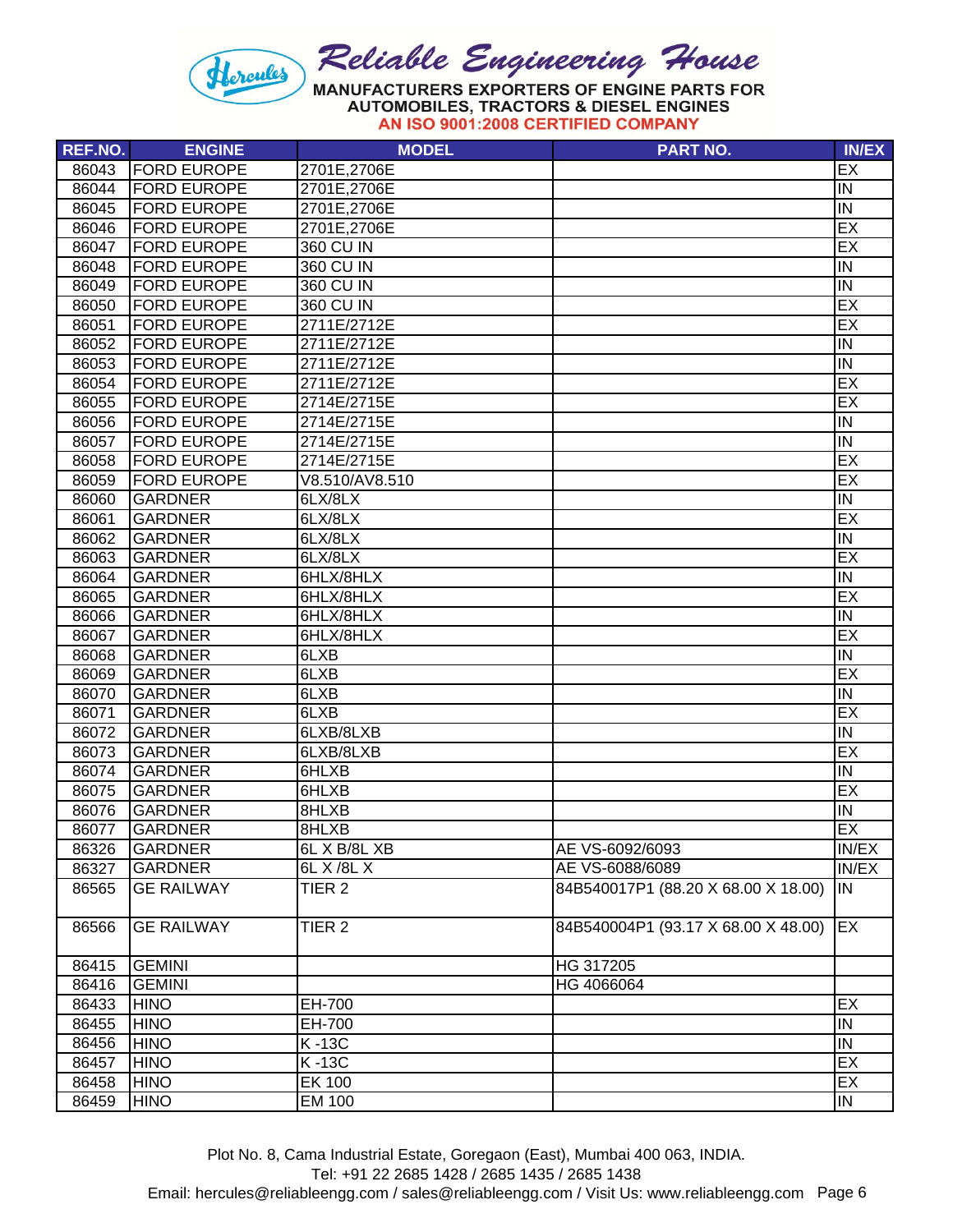

| REF.NO. | <b>ENGINE</b>    | <b>MODEL</b>    | <b>PART NO.</b>                                       | <b>IN/EX</b>            |
|---------|------------------|-----------------|-------------------------------------------------------|-------------------------|
| 86460   | <b>HINO</b>      | <b>EM 100</b>   |                                                       | EX                      |
| 86461   | <b>HINO</b>      | EH 700 NEW      |                                                       | IN                      |
| 86462   | <b>HINO</b>      | EH 700 NEW      |                                                       | EX                      |
| 86463   | <b>HINO</b>      | <b>EK 100</b>   |                                                       | Σ                       |
| 86417   | <b>HYUNDAI</b>   | 4D31            |                                                       | IN/EX                   |
| 86465   | <b>ISUZU</b>     | <b>MDX</b>      |                                                       | EX                      |
| 86466   | <b>ISUZU</b>     | <b>MDX</b>      |                                                       | Σ                       |
| 86467   | <b>ISUZU</b>     | 4HF             |                                                       | EX                      |
| 86468   | <b>ISUZU</b>     | 4HF             |                                                       | <b>IN</b>               |
| 86469   | <b>ISUZU</b>     | 4BB             |                                                       | EX                      |
|         |                  |                 |                                                       |                         |
| 86470   | <b>ISUZU</b>     | 4BB             |                                                       | <b>IN</b>               |
| 86471   | <b>ISUZU</b>     | 6 <sub>SD</sub> |                                                       | EX                      |
| 86472   | <b>ISUZU</b>     | 4JA             |                                                       | IN                      |
| 86473   | <b>ISUZU</b>     | 4JA             |                                                       | EX                      |
| 86567   | <b>KIRLOSKAR</b> | 4R1040          | 4H.007.04.9.00 (44.26 X 36.50 X 9.70)                 | EX                      |
| 86568   | <b>KIRLOSKAR</b> | 4R1040          | 4H.007.03.9.00 (48.56 X 41.00 X<br>10.50              | $\overline{\mathsf{N}}$ |
| 86569   | <b>KIRLOSKAR</b> | <b>SL90</b>     | F6.4004.03.9.00 Semi Finish (41.08 X<br>33.00 X 6.50) | IN                      |
| 86570   | <b>KIRLOSKAR</b> | <b>SL90</b>     | F6.4004.04.9.00 Semi Finish (39.08 X<br>31.00 X 6.50) | EX                      |
| 86571   | <b>KIRLOSKAR</b> | 4R1040          | 4H.1613.05.9.00 Semi Finish (39.70 X<br>32.20 X 6.50) | $\overline{N}$          |
| 86572   | <b>KIRLOSKAR</b> | 4R1040          | 4H.1613.04.9.00 Semi Finish (35.07 X<br>28.20 X 6.50) | EX                      |
| 86573   | <b>KIRLOSKAR</b> | 4R1040          | 4H.007.39.9.00 Semi Finish (48.56 X<br>41.00 X 9.30)  | $\overline{I}$          |
| 86574   | KIRLOSKAR        | 4R1040          | 4H.007.41.9.00 Semi Finish (44.26 X<br>36.50 X 8.60)  | EX                      |
| 86575   | <b>KIRLOSKAR</b> | RV3             | 39.465.04.8.00 Semi Finish (44.11 X<br>38.00 X 7.80)  | $\overline{I}$          |
| 86576   | <b>KIRLOSKAR</b> | RV3             | 39.465.11.8.00 Semi Finish (40.11 X<br>32.40 X 7.50)  | EX                      |
| 86577   | <b>KIRLOSKAR</b> | <b>RB22</b>     | 46.304.09.7.00 Semi Finish (44.12 X<br>32.00 X 9.40)  | EX                      |
| 86578   | <b>KIRLOSKAR</b> | <b>RB22</b>     | 04.684.02.7.00 (44.65 X 33.10 X 10.00) EX             |                         |
| 86579   | <b>KIRLOSKAR</b> | <b>RB22</b>     | 04.684.02.7.00 (44.65 X 38.60 X 10.30) IN             |                         |
| 86580   | <b>KIRLOSKAR</b> | 4R1040          | 4H.1432.02.9.00 (47.06 X 38.90 X<br>7.70)             | IN                      |
| 86581   | <b>KIRLOSKAR</b> | 4R1040          | 4H.1432.03.9.00 (42.56 X 35.00 X<br>7.70)             | EX                      |
| 86582   | <b>KIRLOSKAR</b> | FA350           | 84.000.41.0.VA Semi Finish (37.15 X<br>31.50 X 7.09)  | IN                      |
| 86583   | <b>KIRLOSKAR</b> | FA350           | 84.000.41.0. VA Semi Finish (31.13 X<br>25.80 X 6.86) | EX                      |

Plot No. 8, Cama Industrial Estate, Goregaon (East), Mumbai 400 063, INDIA. Tel: +91 22 2685 1428 / 2685 1435 / 2685 1438 Email: hercules@reliableengg.com / sales@reliableengg.com / Visit Us: www.reliableengg.com Page 7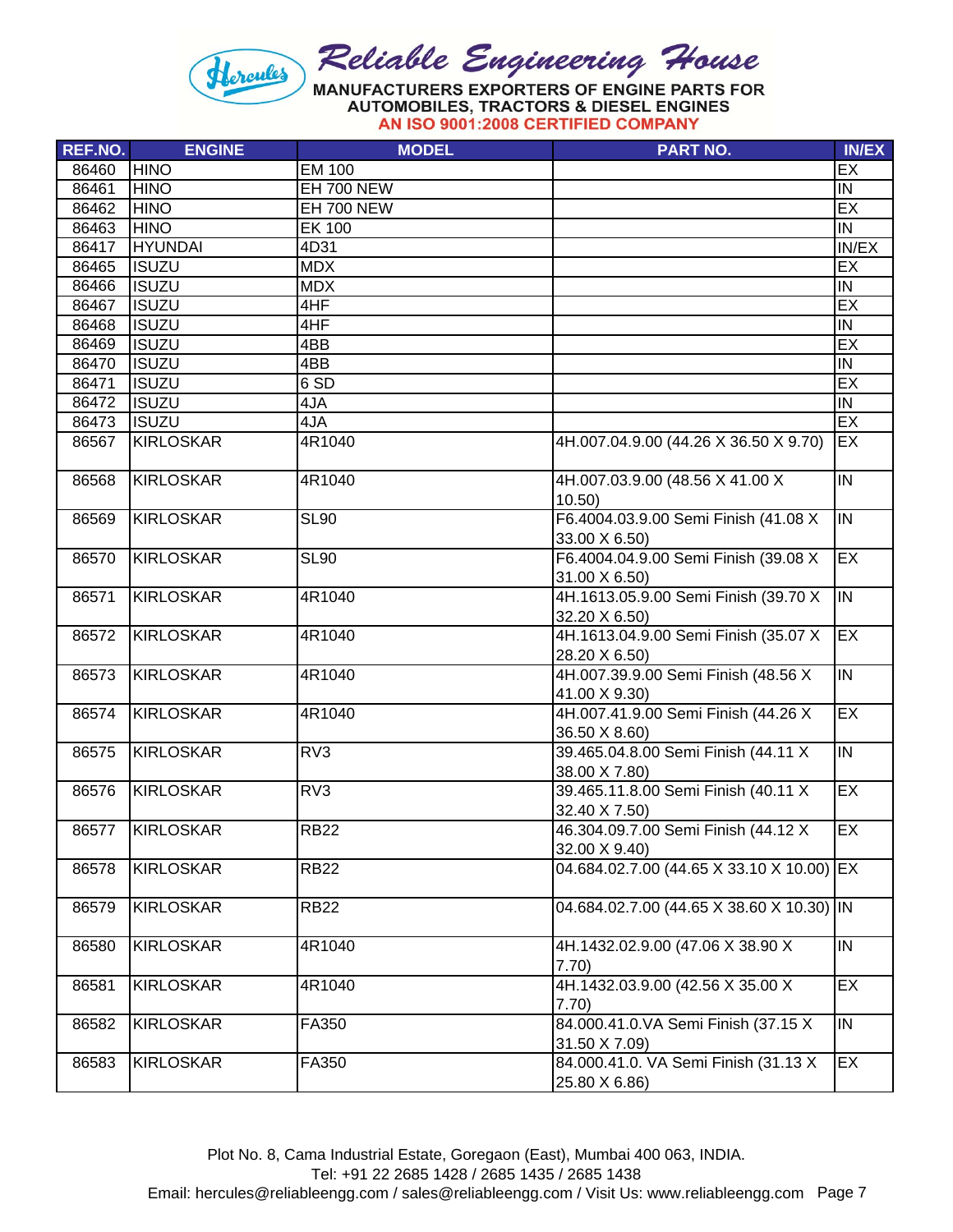

AN ISO 9001:2008 CERTIFIED COMPANY

| <b>REF.NO.</b> | <b>ENGINE</b>     | <b>MODEL</b>    | <b>PART NO.</b>                                      | <b>IN/EX</b>            |
|----------------|-------------------|-----------------|------------------------------------------------------|-------------------------|
| 86584          | <b>KIRLOSKAR</b>  | HA294           | 02.022.31.7.00 Semi Finish (40.65 X<br>31.00 X 9.75) | <b>EX</b>               |
| 86585          | <b>KIRLOSKAR</b>  | <b>HA294</b>    | 02.022.15.7.00 Semi Finish (45.65 X                  | $\overline{I}$          |
|                |                   |                 | 36.00 X 10.00)                                       |                         |
| 86586          | <b>KIRLOSKAR</b>  | <b>DV10</b>     | DV0.007.06.9.00 Semi Finish (47.06 X                 | EX                      |
|                |                   |                 | 38.80 X 9.00)                                        |                         |
| 86587          | <b>KIRLOSKAR</b>  | <b>DV10</b>     | DV0.007.07.9.00 Semi Finish (43.56 X                 | IN                      |
|                |                   |                 | 33.00 X 9.30)                                        |                         |
| 86588          | <b>KIRLOSKAR</b>  | 3R700           | T1.057.02.9.00 Semi Finish (43.56 X                  | $\overline{\mathsf{N}}$ |
|                |                   |                 | 36.45 X 6.10)                                        |                         |
| 86589          | <b>KIRLOSKAR</b>  | 3R700           | T1.057.03.9.00 Semi Finish (40.05 X                  | EX                      |
|                |                   |                 | 32.50 X 7.60)                                        |                         |
| 86590          | <b>KIRLOSKAR</b>  | <b>SL9088TA</b> | F6.359.04.7.00 Semi Finish (54.10 X                  | EX                      |
|                |                   |                 | 44.30 X 9.00)                                        |                         |
| 86591          | <b>KIRLOSKAR</b>  | <b>SL9088TA</b> | F6.359.02.7.00 Semi Finish (57.13 X                  | $\overline{N}$          |
|                |                   |                 | 46.80 X 7.54)                                        |                         |
| 86592          | <b>KIRLOSKAR</b>  | <b>SL9088TA</b> | F6.007.03.07.00 Semi Finish (57.13 X                 | $\overline{I}$          |
|                |                   |                 | 46.80 X 9.20)                                        |                         |
| 86593          | <b>KIRLOSKAR</b>  | <b>SL90</b>     | F6.007.04.7.00 Semi Finish (54.10 X                  | EX                      |
|                |                   |                 | 44.30 X 9.80)                                        |                         |
| 86594          | <b>KIRLOSKAR</b>  | 6K1080          | 6H.1019.07.9.00 (47.06 X 39.45 X                     | $\overline{N}$          |
|                |                   |                 | 8.65)                                                |                         |
| 86595          | <b>KIRLOSKAR</b>  | 6K1080          | 6H.1019.08.9.00 (44.26 X 36.00 X                     | EX                      |
|                |                   |                 | 8.80)                                                |                         |
| 86596          | <b>KIRLOSKAR</b>  | FA350           | FA1.021.03.0.00 (37.15 X 31.50 X                     | $\overline{I}$          |
|                |                   |                 | 7.10)                                                |                         |
| 86597          | <b>KIRLOSKAR</b>  | FA350           | FA1.021.04.0.00 (31.13 X 25.88 X                     | EX                      |
|                |                   |                 | 6.80)                                                |                         |
| 86598          | <b>KIRLOSKAR</b>  | <b>DV10</b>     | DV0.007.97.9.PR Semi Finish (47.06 X  IN             |                         |
|                |                   |                 | 38.80 X 9.00)                                        |                         |
| 86599          | <b>KIRLOSKAR</b>  | <b>DV10</b>     | DV0.007.98.9.PR Semi Finish (43.56 X EX              |                         |
|                |                   |                 | 33.90 X 9.30)                                        |                         |
| 86600          | <b>KIRLOSKAR</b>  | SL90 GAS        | F6.359.08.9.PR Semi Finish (54.10 X                  | EX                      |
|                |                   |                 | 44.30 X 8.95)                                        |                         |
| 86352          | <b>KOMATSU</b>    | SA6D105         | 11Z1180038                                           | $\overline{\mathsf{N}}$ |
| 86353          | KOMATSU           | SA6D105         | 10Z1180032                                           | EX                      |
| 86354          | <b>KOMATSU</b>    | SA6D125         |                                                      | $\overline{N}$          |
| 86355          | <b>KOMATSU</b>    | SA6D125         |                                                      | EX                      |
| 86356          | <b>KOMATSU</b>    | SA6D140         | 41Z1180252                                           | IN                      |
| 86357          | <b>KOMATSU</b>    | SA6D140         | 41Z1180481                                           | EX                      |
| 86358          | <b>KOMATSU</b>    | SA6D170         | 51Z1180567                                           | IN                      |
| 86359          | <b>KOMATSU</b>    | SA6D170         | 51Z1180453                                           | EX                      |
| 86431          | <b>KOMATSU</b>    | 6D 155          |                                                      | IN/EX                   |
| 86450          | <b>KOMATSU</b>    |                 | 10Z1180049                                           |                         |
| 86475          | <b>KOMATSU</b>    | 6D 140          |                                                      | IN/EX                   |
| 86476          | KOMATSU           | 6D 170          |                                                      | IN/EX                   |
| 86477          | <b>KOMATSU</b>    | 6D 105 - 3      |                                                      | IN                      |
| 86478          | <b>KOMATSU</b>    | 6D 105 - 3      |                                                      | EX                      |
| 86078          | <b>LAND ROVER</b> | 2052            |                                                      | EX                      |
|                |                   |                 |                                                      |                         |

Tel: +91 22 2685 1428 / 2685 1435 / 2685 1438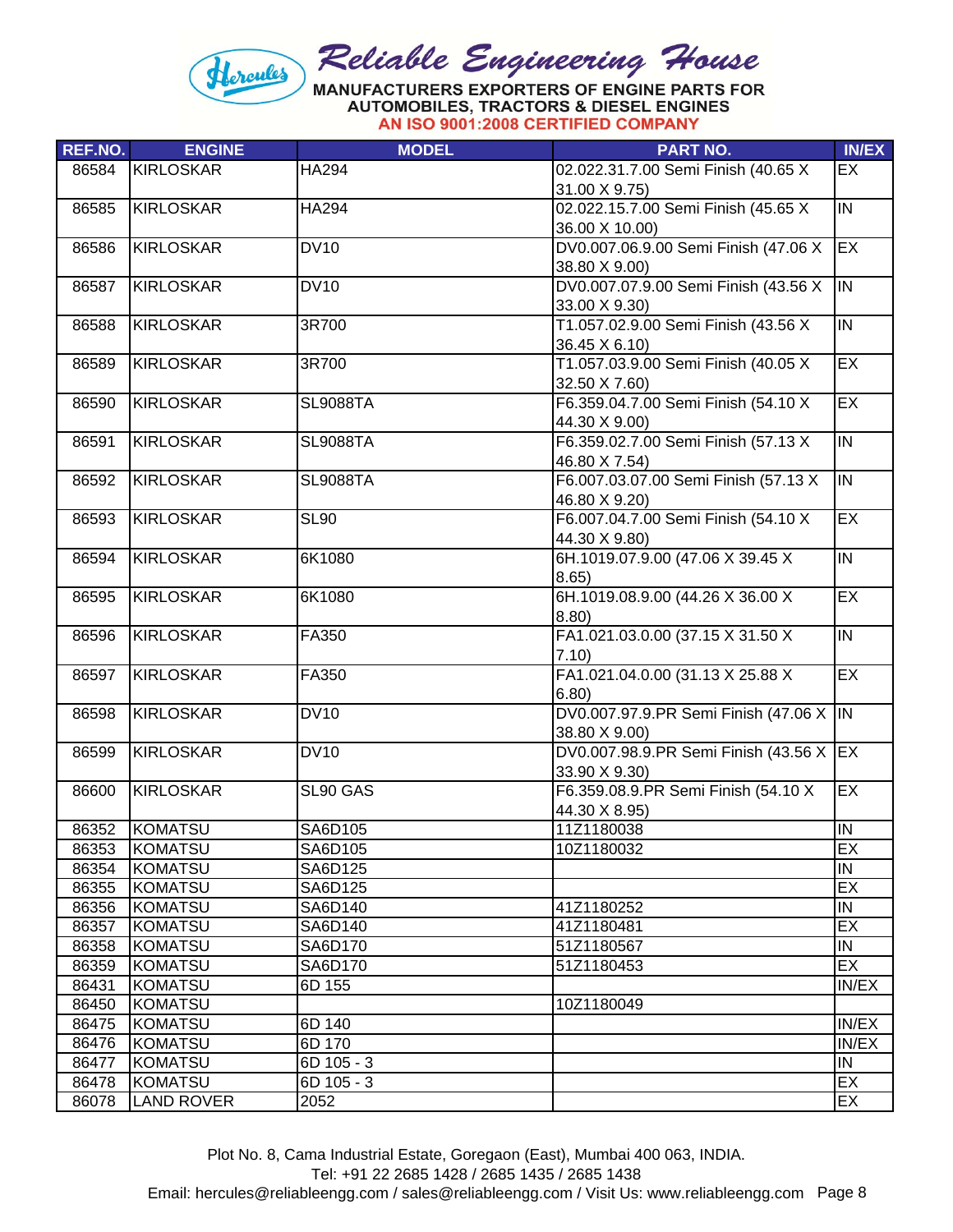

| <b>REF.NO.</b> | <b>ENGINE</b>     | <b>MODEL</b>        | <b>PART NO.</b>                     | <b>IN/EX</b>            |
|----------------|-------------------|---------------------|-------------------------------------|-------------------------|
| 86079          | <b>LAND ROVER</b> | 2286                |                                     | IN                      |
| 86080          | <b>LEYLAND</b>    | 6.354.2             |                                     | IN                      |
| 86081          | <b>LEYLAND</b>    | 6.354.2             |                                     | EX                      |
| 86082          | <b>LEYLAND</b>    | 0400PP.MK1/2/3      |                                     | IN                      |
| 86083          | <b>LEYLAND</b>    | 0400PP.MK1/2/3      |                                     | EX                      |
| 86084          | <b>LEYLAND</b>    | V8.510/AV8.510      |                                     | EX                      |
| 86085          | <b>LEYLAND</b>    | V8.540              |                                     | EX                      |
| 86086          | <b>LEYLAND</b>    | 501/502/510/511     |                                     | IN                      |
| 86087          | <b>LEYLAND</b>    | 501/502/510/511     |                                     | EX                      |
| 86088          | <b>LEYLAND</b>    | 501/502/510/511     |                                     | IN                      |
| 86089          | <b>LEYLAND</b>    | 401/402             |                                     | IN                      |
| 86090          | <b>LEYLAND</b>    | 401/402             |                                     | IN                      |
| 86091          | <b>LEYLAND</b>    | 410/411/420         |                                     | IN                      |
| 86092          | LEYLAND           | 410/411/420         |                                     | EX                      |
| 86093          | LEYLAND           | 0680                |                                     | IN                      |
| 86094          | LEYLAND           | 0680                |                                     | EX                      |
| 86095          | <b>LEYLAND</b>    | 0680                |                                     | EX                      |
| 86096          | LEYLAND           | T11/TL11            |                                     | IN                      |
| 86097          | <b>LEYLAND</b>    | T11/TL11            |                                     | EX                      |
| 86098          | <b>LEYLAND</b>    | T11/TL11            |                                     | EX                      |
| 86360          | <b>LEYLAND</b>    | 370 SERIES          | F 3430012                           | IN                      |
| 86361          | <b>LEYLAND</b>    | 370 SERIES          | F 3430212                           | EX                      |
| 86362          | <b>LEYLAND</b>    | 402 SERIES          | F 3430712                           | IN                      |
| 86363          | <b>LEYLAND</b>    | 402 SERIES          | F 3430612                           | EX                      |
| 86364          | <b>LEYLAND</b>    | 680 SERIES          | F 0950112                           | IN                      |
| 86365          | <b>LEYLAND</b>    | 680 SERIES          | F0930012                            | EX                      |
| 86366          | <b>LEYLAND</b>    | <b>HINO SERIES</b>  | F 0931611                           | IN                      |
| 86367          | <b>LEYLAND</b>    | <b>HINO SERIES</b>  | F 0910226                           | EX                      |
| 86368          | <b>LEYLAND</b>    | PTL SERIES          | F 3432112                           | IN                      |
| 86369          | <b>LEYLAND</b>    | PTL SERIES          | F 3432212                           | EX                      |
| 86370          | <b>LEYLAND</b>    | <b>IVECO SERIES</b> | 98495493                            | IN                      |
| 86371          | <b>LEYLAND</b>    | <b>IVECO SERIES</b> |                                     | EX                      |
| 86372          | <b>LEYLAND</b>    | 6.65 EURO           | F 3401012                           | IN                      |
| 86373          | <b>LEYLAND</b>    | <b>6.65 EURO</b>    | F 3400212                           | EX                      |
| 86601          | <b>LOMBARDINI</b> | <b>TBD</b>          | 623203450072 (50.16 X 42.70 X 8.50) | <b>EX</b>               |
| 86602          | <b>LOMBARDINI</b> |                     | 623203450032 (50.16 X 42.70 X 8.50) | IN                      |
| 86603          | <b>LOMBARDINI</b> |                     | 123403450012 Semi Finish (56.15 X   | EX                      |
|                |                   |                     | 46.40 X 9.00)                       |                         |
| 86604          | <b>LOMBARDINI</b> |                     | N11.008.33.9.00 (29.58 X 23.50 X    | EX                      |
|                |                   |                     | 7.50)                               |                         |
| 86605          | <b>LOMBARDINI</b> |                     | P21103450022 Semi Finish (48.07 X   | $\overline{N}$          |
|                |                   |                     | 38.50 X 7.25)                       |                         |
| 86606          | <b>LOMBARDINI</b> |                     | P21103450012 Semi Finish (45.07 X   | EX                      |
|                |                   |                     | 36.50 X 7.50)                       |                         |
| 86607          | <b>LOMBARDINI</b> |                     | 141103450024 (48.07 X 38.50 X 7.25) | $\overline{\mathsf{N}}$ |
| 86608          | <b>LOMBARDINI</b> |                     | 141103450014 (45.07 X 36.50 X 7.50) | EX                      |
| 86609          | <b>LOMBARDINI</b> |                     | 623203450032 (50.15 X 42.70 X 8.50) | IN & EX                 |
| 86610          | <b>LOMBARDINI</b> |                     | EP305064 (45.16 X 39.50 X 8.50)     | IN                      |

Tel: +91 22 2685 1428 / 2685 1435 / 2685 1438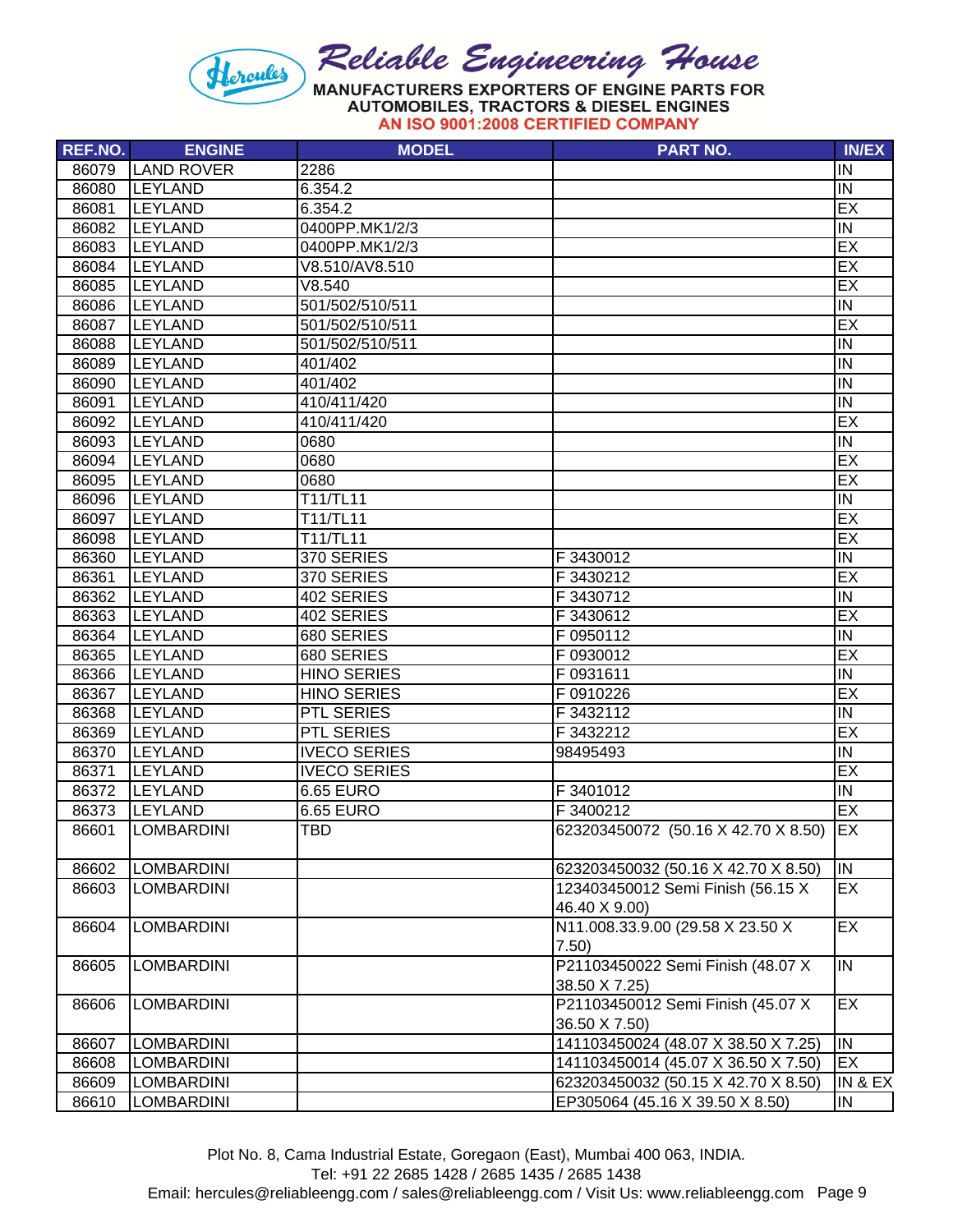

| REF.NO. | <b>ENGINE</b>     | <b>MODEL</b>       | <b>PART NO.</b>                                              | <b>IN/EX</b>   |
|---------|-------------------|--------------------|--------------------------------------------------------------|----------------|
| 86611   | LOMBARDINI        |                    | EP 305065 (42.06 X 35.00 X 8.85)                             | EX             |
| 86612   | <b>LOMBARDINI</b> |                    | P-130DI-005-1 (39.06 X 31.00 X 9.00)                         | EX             |
| 86613   | <b>LOMBARDINI</b> |                    | P-130DI-006-1 (41.56 X 35.00 X 8.95)                         | $\overline{N}$ |
| 86614   | <b>LOMBARDINI</b> | VSTDI/VWH          | $(38.06 \times 31.80 \times 5.85)$                           | EX             |
| 86615   | <b>LOMBARDINI</b> |                    | 123403450032 (56.15 X 51.40 X 9.00)                          | EX             |
| 86616   | <b>LOMBARDINI</b> | 234 MWM            | 123403450042 (50.15 X 46.40 X 9.00)                          | $\overline{N}$ |
| 86511   | <b>LISTER</b>     | <b>ST</b>          | 45.60 x 35.30 x 5.50                                         | $\overline{N}$ |
| 86512   | <b>LISTER</b>     | <b>ST</b>          | 37.85 x 31.80 x 5.50                                         | EX             |
| 86617   | <b>MAN</b>        | $L/V$ 32 / 40 $CD$ | 11.05540.0347 00 (115.09 X 86.00 X<br>45.00)                 | IN             |
| 86618   | <b>MAN</b>        | L 28/32            | 11-05540-0106 00 (100.08 X 74.00 X<br>33.50)                 | EX             |
| 86619   | <b>MAN</b>        | L 28/32            | 11.05540-0128 (105.09 X 72.00 X<br>50.00                     | EX             |
| 86620   | <b>MAN</b>        | L 23/30            | 11.05540-0148 A (85.08 X 54.00 X<br>42.00)                   | EX             |
| 86621   | <b>MAN</b>        | L 27/38            | 11.05540.0249 C (102.09 X 77.60 X<br>20.30)                  | $\overline{I}$ |
| 86622   | <b>MAN</b>        | L 27/38            | 11.05540-0314 E (102.59 X 72.90 X<br>42.30)                  | EX             |
| 86623   | <b>MAN</b>        | L 16/24            | 11.05540-0241 C (60.06 X 45.30 X<br>11.65)                   | IN             |
| 86624   | <b>MAN</b>        | L 16/24            | 11.05540-0315 00 (61.26 X 42.00 X<br>28.00)                  | EX             |
| 86625   | <b>MAN</b>        | 21/31              | 11.05540-0688 00, Oversize (62.26 X<br>42.00 X 28.00)        | $\overline{I}$ |
| 86626   | <b>MAN</b>        | L 27/38            | 11.05540-0411 (102.49 X 77.60 X<br>23.00)                    | EX             |
| 86627   | <b>MAN</b>        | L 27/38            | 11.05540-0413 (102.89 X 77.60 X<br>23.00)                    | EX             |
| 86628   | <b>MAN</b>        | L 27/30            | 11.05540-0168 (88.08 X 52.00 X 42.00) IN                     |                |
| 86629   | <b>MAN</b>        | L 21/31            | 11.05504-1197 OR<br>11.05540.0676 (81.57 X 78.50 X<br>43.00) | EX             |
| 86630   | <b>MAN</b>        | L 21/31            | 11.05504-1200 OR<br>11.05540-0679 (83.07 X 78.50 X 43.00)    | EX             |
| 86631   | <b>MAN</b>        | L 16/24            | 11.05540-0077 (60.26 X 45.30 X 11.65) IN                     |                |
| 86632   | <b>MAN</b>        | L 23/30            | 11.05540-0152 (81.08 X 55.00 X 14.60) IN                     |                |
| 86633   | <b>MAN</b>        | L 21/31            | 11.05540-0332 (80.06 X 53.00 X 43.00) EX                     |                |
| 86634   | <b>MAN</b>        | L 27/38            | 11.05540-0681 (104.59 X 72.90 X<br>42.30)                    | EX             |
| 86635   | <b>MAN</b>        | L 27/38            | 11.05540-0682 (105.09 X 72.90 X<br>42.30)                    | EX             |

Plot No. 8, Cama Industrial Estate, Goregaon (East), Mumbai 400 063, INDIA.

Tel: +91 22 2685 1428 / 2685 1435 / 2685 1438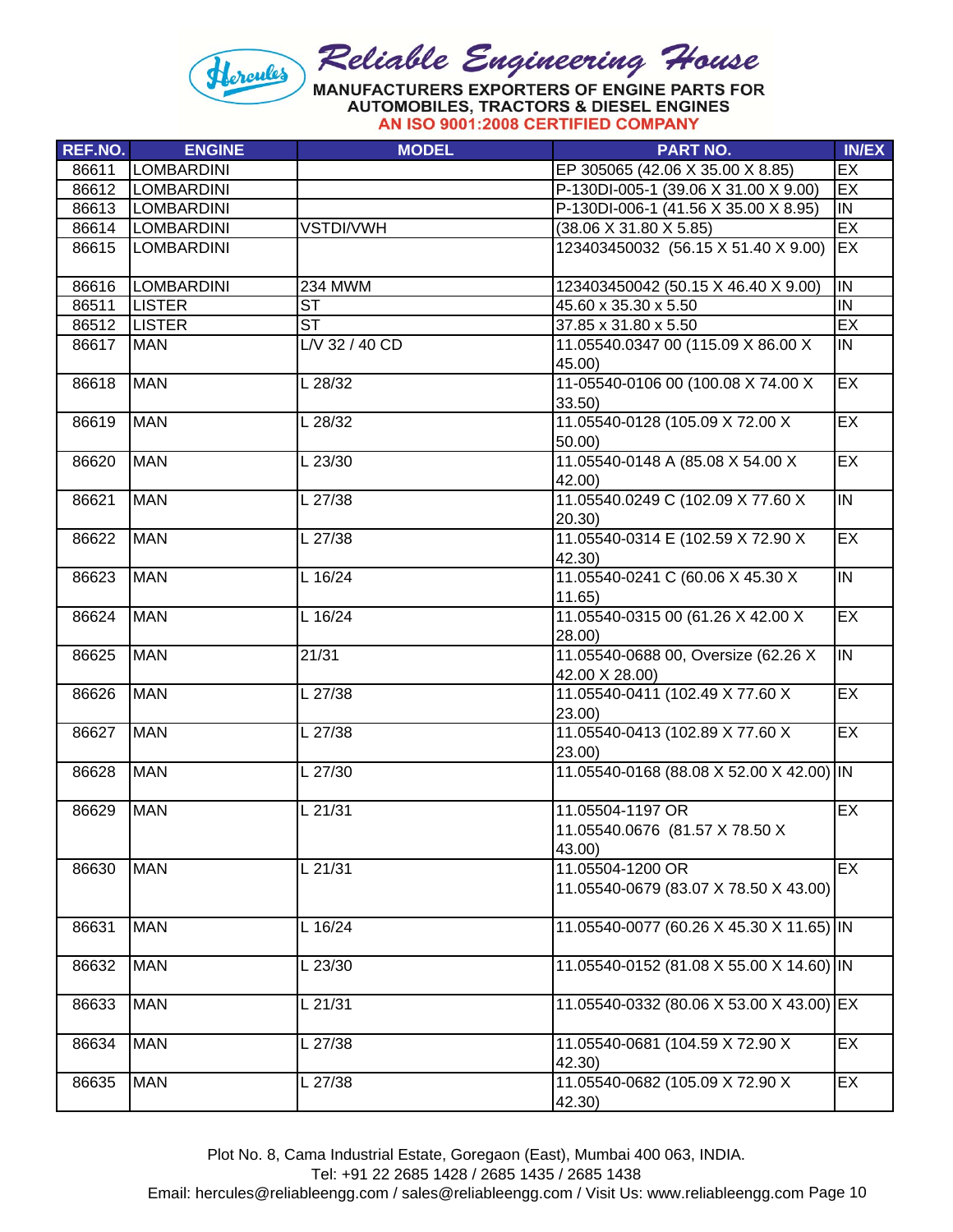

| <b>REF.NO.</b> | <b>ENGINE</b>     | <b>MODEL</b>      | <b>PART NO.</b>                           | <b>IN/EX</b>            |
|----------------|-------------------|-------------------|-------------------------------------------|-------------------------|
| 86636          | <b>MAN</b>        | L 27/38           | 11.05540-0683 (105.59 X 72.90 X<br>42.30) | EX                      |
| 86637          | <b>MAN</b>        | D2866             | 51032030302 (3.12070) (48.13 X            | EX                      |
|                |                   |                   | 40.10 X 7.94)                             |                         |
| 86638          | <b>MAN</b>        | D2866             | 51032030301 (3.12069) (48.13 X            | IN                      |
|                |                   |                   | 38.10 X 7.94)                             |                         |
| 86397          | MAZDA             |                   |                                           | $\overline{\mathsf{N}}$ |
| 86398          | <b>MAZDA</b>      |                   |                                           | EX                      |
| 86328          | <b>MERCEDES</b>   | OM 355            | AE VS6320 / VS6321                        | IN.                     |
| 86329          | <b>MERCEDES</b>   | OM 355            |                                           | EX O/S                  |
| 86248          | <b>MERCEDES</b>   | OM 314 / 352      | 352 053 31 31                             | IN                      |
| 86249          | <b>MERCEDES</b>   | OM 314 / 352      | 352 05 20 32                              | EX                      |
| 86250          | <b>MERCEDES</b>   | OM 327/OM 360     | 327 053 04 31                             | $\overline{\Xi}$        |
| 86251          | <b>MERCEDES</b>   | OM 327/OM 360     | 327 053 05 31                             | IN                      |
| 86252          | <b>MERCEDES</b>   | OM 327/OM 360     | 327 053 06 31                             | IN                      |
| 86253          | <b>MERCEDES</b>   | OM 327/OM 360     | 327 053 04 32                             | EX                      |
| 86254          | <b>MERCEDES</b>   | OM 327/OM 360     | 327 053 05 32                             | EX                      |
| 86255          | <b>MERCEDES</b>   | OM 327/OM 360     | 327 053 06 32                             | EX                      |
| 86256          | <b>MERCEDES</b>   | OM 346/OM 355     | 346 053 07 31/355 053 11 31               | IN                      |
| 86257          | <b>MERCEDES</b>   | OM 346/OM 355     | 346 053 05 32/355 053 10 32               | EX                      |
| 86258          | <b>MERCEDES</b>   | OM 355            | 355 053 01 31                             | IN                      |
| 86259          | <b>MERCEDES</b>   | OM 355            | 355 053 00 32                             | EX                      |
| 86479          | <b>MERCEDES</b>   | OM-355            |                                           | IN/EX                   |
| 86480          | <b>MERCEDES</b>   | OM 360            |                                           | EX                      |
| 86510          | <b>MERCEDES</b>   | OM-360            | 56.20 x 45.10 x 9.0                       | IN                      |
| 86260          | <b>MERCEDES</b>   | OM 401/OM 402/403 | 403 053 03 31                             | $\overline{\mathsf{N}}$ |
| 86261          | <b>MERCEDES</b>   | OM 401/OM 402/403 | 403 053 00 32                             | EX                      |
| 86262          | <b>MERCEDES</b>   | OM 404            | 403 053 03 31                             | $\overline{N}$          |
| 86263          | <b>MERCEDES</b>   | OM 404            | 403 053 00 32                             | EX                      |
| 86264          | <b>MERCEDES</b>   | OM 407            | 403 053 09 31                             | IN                      |
| 86265          | <b>MERCEDES</b>   | OM 407            | 403 053 00 32                             | EX                      |
| 86266          | <b>MERCEDES</b>   | OM 421/OM 422     | 403 053 09 31                             | IN                      |
| 86267          | <b>MERCEDES</b>   | OM 421/OM 422     | 403 053 11 31                             | IN                      |
| 86268          | <b>MERCEDES</b>   | OM 421/OM 422     | 403 053 17 31                             | IN                      |
| 86269          | <b>MERCEDES</b>   | OM 421/OM 422     | 403 053 00 32                             | EX                      |
| 86270          | <b>MERCEDES</b>   | OM 421/OM 422     | 403 053 22 32                             | EX                      |
| 86271          | <b>MERCEDES</b>   | OM 421/OM 422     | 403 053 10 31                             | EX                      |
| 86272          | <b>MERCEDES</b>   | OM 423/OM 424     | 403 053 09 31                             | IN                      |
| 86273          | <b>MERCEDES</b>   | OM 423/OM 424     | 403 053 00 32                             | EX                      |
| 86639          | MERCEDES          | OM 501/502 / 457  | 5410530532 (4.50313) (43.12 X 34.21       | EX                      |
|                |                   |                   | X 8.04                                    |                         |
| 86640          | <b>MERCEDES</b>   | ATEGO / OM 906    | 9060530131 (4.50341) (35.10 X 28.00       | IN.                     |
|                |                   |                   | X 7.57                                    |                         |
| 86641          | <b>MERCEDES</b>   | ATEGO / OM 906    | 9060531232 (4.50432) (40.75 X 31.10       | EX                      |
|                |                   |                   | X 8.05                                    |                         |
| 86481          | <b>MITSUBISHI</b> | 6D 16             |                                           | EX                      |
| 86482          | <b>MITSUBISHI</b> | 6D 16             |                                           | IN                      |
| 86483          | <b>MITSUBISHI</b> | 6D 16 T           |                                           | EX                      |
| 86484          | <b>MITSUBISHI</b> | 6D 16 T           |                                           | IN                      |

Plot No. 8, Cama Industrial Estate, Goregaon (East), Mumbai 400 063, INDIA.

Tel: +91 22 2685 1428 / 2685 1435 / 2685 1438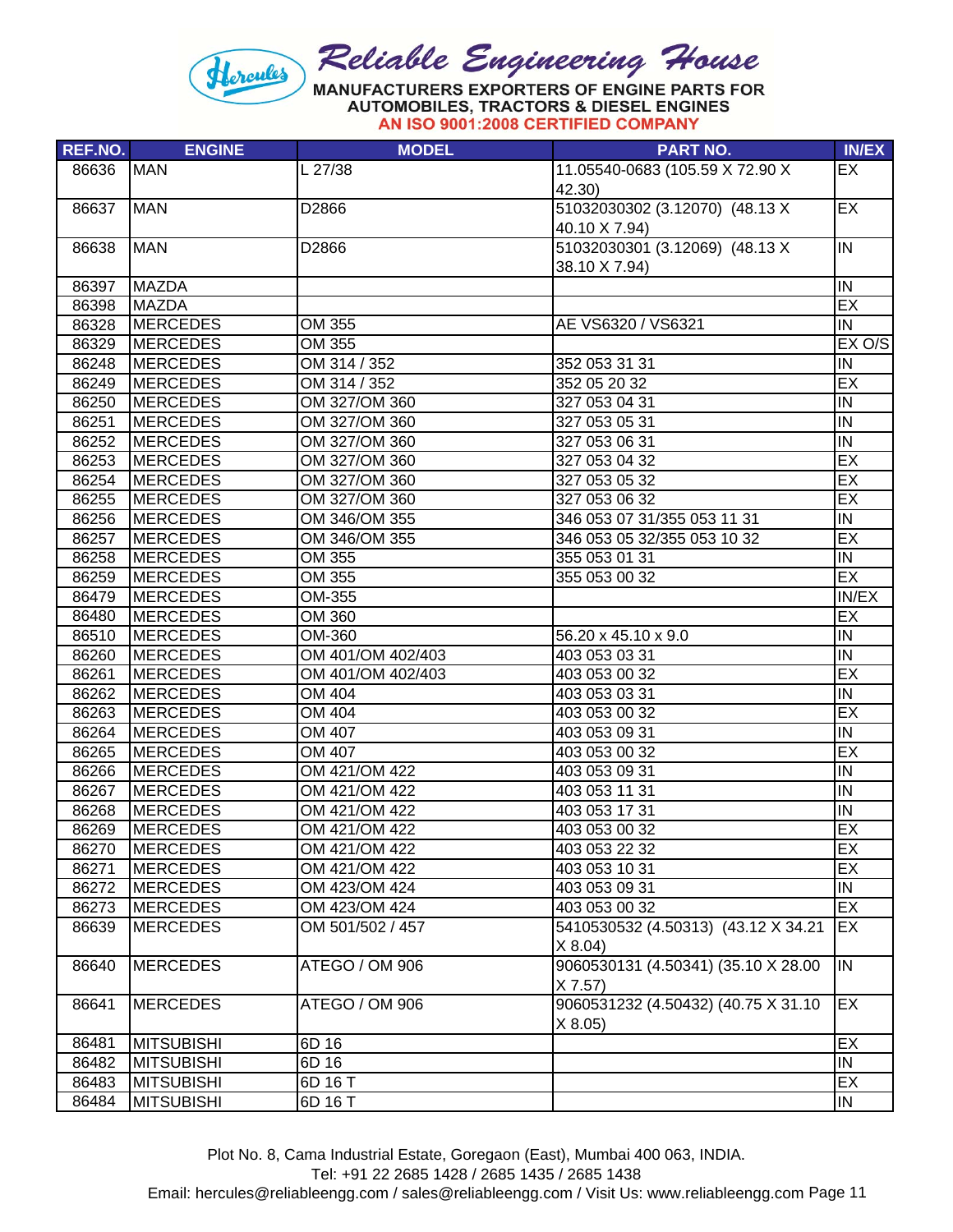

| AN ISO 9001:2008 CERTIFIED COMPANY |  |
|------------------------------------|--|
|------------------------------------|--|

| REF.NO. | <b>ENGINE</b>      | <b>MODEL</b>             | <b>PART NO.</b>                        | <b>IN/EX</b>              |
|---------|--------------------|--------------------------|----------------------------------------|---------------------------|
| 86485   | <b>MITSUBISHI</b>  | 96 K                     |                                        | IN                        |
| 86486   | <b>MITSUBISHI</b>  | 96 K                     |                                        | EX                        |
| 86487   | <b>MITSUBISHI</b>  | 6D 31                    |                                        | $\overline{\overline{N}}$ |
| 86488   | <b>MITSUBISHI</b>  | 6D 31                    |                                        | EX                        |
| 86489   | <b>MITSUBISHI</b>  | 6D 17                    |                                        | IN                        |
| 86374   | <b>MWM</b>         | Y2DA                     | 2200100125                             | IN                        |
| 86375   | <b>MWM</b>         | Y2DA                     | 2200100126                             | EX                        |
| 86376   | <b>MWM</b>         | <b>YWA</b>               | 1130100074                             | $\overline{N}$            |
| 86377   | <b>MWM</b>         | <b>YWA</b>               | 1130100075                             | EX                        |
| 86378   | <b>MWM</b>         | <b>YDX</b>               | 1707100874                             | $\overline{\mathsf{I}}$   |
| 86379   | <b>MWM</b>         | <b>YDX</b>               | 1707100875                             | EX                        |
| 86380   | <b>MWM</b>         | 232                      | 6232034532                             | IN                        |
| 86381   | <b>MWM</b>         | 232                      | 6232034532                             | EX                        |
| 86382   | <b>MWM</b>         | 234                      | 1234034542                             | $\overline{N}$            |
| 86383   | <b>MWM</b>         | 234                      | 1234034512                             | EX                        |
| 86384   | <b>MWM</b>         | CNG-ENG.                 | 62320346                               |                           |
| 86642   | <b>NEVISTAR</b>    | <b>MAX FORCE 210/240</b> | 0302BAV0060N (37.66 X 33.60 X 6.40) IN |                           |
| 86643   | <b>NEVISTAR</b>    | <b>MAX FORCE 210/240</b> | 0302BAV0050N (33.59 X 26.90 X 6.75) EX |                           |
|         |                    |                          |                                        |                           |
| 86490   | <b>NISSAN</b>      | $FD - 6$                 |                                        | IN                        |
| 86491   | <b>NISSAN</b>      | $FE - 6$                 |                                        | EX                        |
| 86492   | <b>NISSAN</b>      | RE/RF                    |                                        | IN                        |
| 86493   | <b>NISSAN</b>      | RE/RF                    |                                        | EX                        |
| 86494   | <b>NISSAN</b>      | <b>SD 23</b>             |                                        | EX                        |
| 86495   | <b>NISSAN</b>      | PET 30 Degree            |                                        | $\overline{N}$            |
| 86496   | <b>NISSAN</b>      | PET 30 Degree            |                                        | EX                        |
| 86404   | <b>OPEL</b>        | <b>ASTRA</b>             |                                        | EX                        |
| 86403   | <b>OPEL</b>        | <b>ASTRA</b>             |                                        | $\overline{N}$            |
| 86274   | <b>OPEL DIESEL</b> | 2.0 <sub>D</sub>         |                                        | $\overline{N}$            |
| 86275   | <b>OPEL DIESEL</b> | 2.0 <sub>D</sub>         |                                        | EX                        |
| 86099   | <b>PERKINS</b>     | 4.107                    |                                        | $\overline{\overline{N}}$ |
| 86100   | <b>PERKINS</b>     | 4.107                    |                                        | EX                        |
| 86101   | <b>PERKINS</b>     | 4.108                    |                                        | IN                        |
| 86102   | <b>PERKINS</b>     | 4.108                    |                                        | EX                        |
| 86103   | PERKINS            | 4.212/A4.212             |                                        | EX                        |
| 86104   | <b>PERKINS</b>     | 4.236                    |                                        | EX                        |
| 86105   | <b>PERKINS</b>     | 6.354                    |                                        | IN                        |
| 86106   | <b>PERKINS</b>     | 6.354                    |                                        | EX                        |
| 86107   | <b>PERKINS</b>     | T6.354/6.354.1           |                                        | IN                        |
| 86108   | <b>PERKINS</b>     | T6.354/6.354.1           |                                        | EX                        |
| 86109   | <b>PERKINS</b>     | 6.354.2                  |                                        | IN                        |
| 86110   | <b>PERKINS</b>     | 6.354.2                  |                                        | EX                        |
| 86111   | <b>PERKINS</b>     | T6.354.3                 |                                        | IN                        |
| 86112   | <b>PERKINS</b>     | T6.354.3                 |                                        | EX                        |
| 86113   | <b>PERKINS</b>     | T6.354.3                 |                                        | IN                        |
| 86114   | <b>PERKINS</b>     | T6.354.4                 |                                        | EX                        |
| 86115   | <b>PERKINS</b>     | 4.248                    |                                        | EX                        |
| 86116   | <b>PERKINS</b>     | 4.248.2                  |                                        | EX                        |

Tel: +91 22 2685 1428 / 2685 1435 / 2685 1438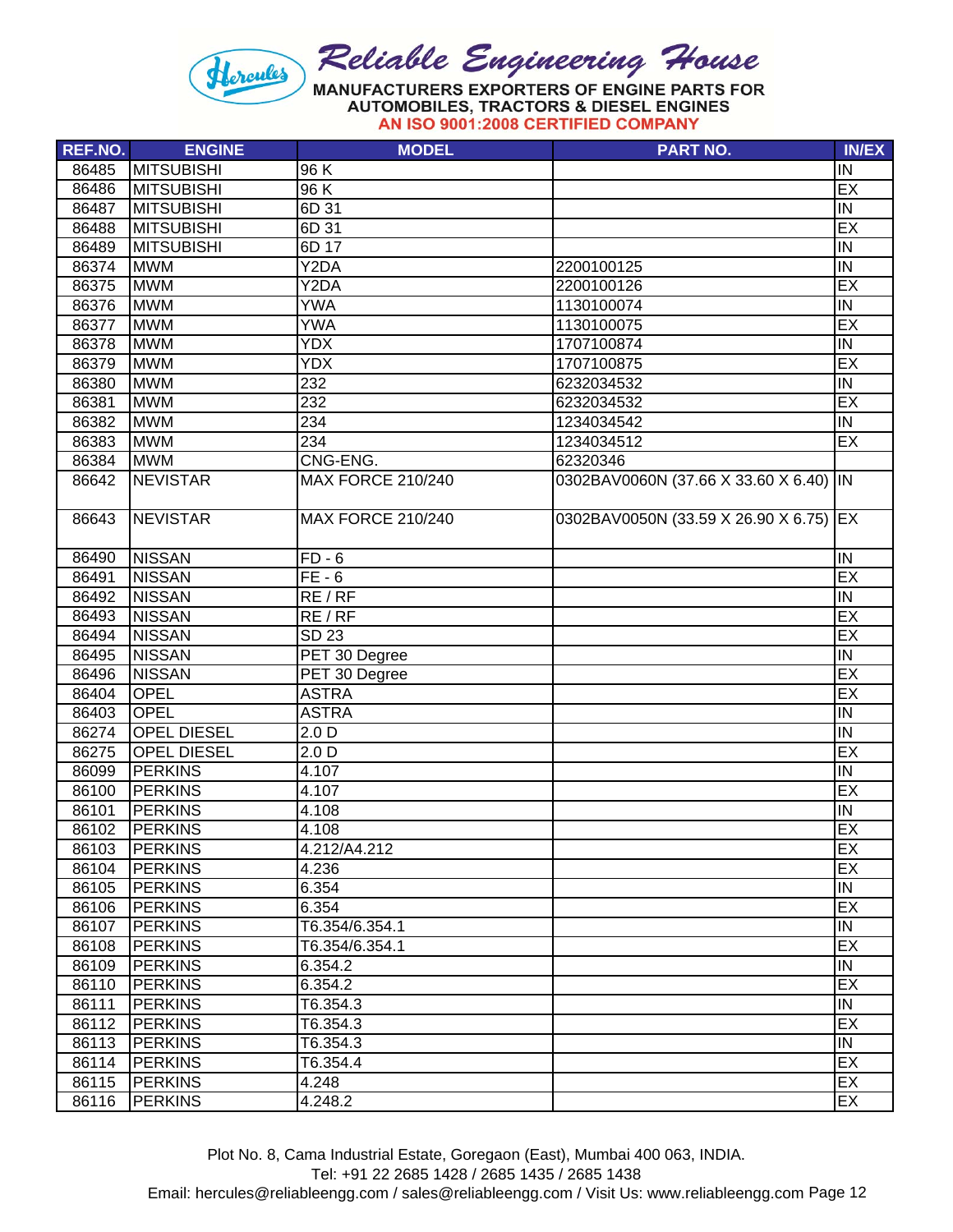

|  |                                    | AUTOMODIELU, TIVAUTURU & DILULE ERUMEU |
|--|------------------------------------|----------------------------------------|
|  | AN ISO 9001:2008 CERTIFIED COMPANY |                                        |

| REF.NO. | <b>ENGINE</b>  | <b>MODEL</b>                      | <b>PART NO.</b>                         | <b>IN/EX</b>            |
|---------|----------------|-----------------------------------|-----------------------------------------|-------------------------|
| 86117   | <b>PERKINS</b> | V8.510/AV8.510                    |                                         | EX                      |
| 86118   | <b>PERKINS</b> | V8.540                            |                                         | EX                      |
| 86644   | <b>PERKINS</b> | 1300E Series                      | 1827121C2 (50.80 X 43.50 X 9.05)        | IN                      |
| 86645   | <b>PERKINS</b> | 1300E Series                      | 1830711C1 (46.00 X 39.35 X 8.50)        | EX                      |
| 86646   | <b>PERKINS</b> | 1300M Series                      | 675043C1 (50.80 X 43.41 X 9.70)         | IN                      |
| 86647   | <b>PERKINS</b> | 1300M Series                      | 675450C3 (41.32 X 34.33 X 9.27)         | EX                      |
| 86648   | <b>PERKINS</b> | 1100 Series                       | 3314A241 (47.89 X 39.27 X 7.64)         | $\overline{N}$          |
| 86649   | <b>PERKINS</b> | 1100 Series                       | 3314A231 (42.49 X 34.25 X 7.60)         | EX                      |
| 86650   | <b>PERKINS</b> | 400 Series 403D-15                | U10136470 (39.56 X 33.65 X 5.50)        | IN                      |
| 86651   | <b>PERKINS</b> | 400 Series 403D-15                | U10136460 (35.57 X 29.82 X 5.50)        | EX                      |
| 86652   | <b>PERKINS</b> | 400 Series                        | 110136400 (39.56 X 33.70 X 5.54)        | IN & EX                 |
| 86276   | <b>SAME</b>    | GALAXY MOT. 1056                  | 052.1451.0                              | IN                      |
| 86277   | <b>SAME</b>    | GALAXY MOT. 1056                  | 052.1452.0                              | EX                      |
| 86278   | <b>SAME</b>    | <b>DELFINO / RANGER</b>           | 037.1451.0                              | $\overline{N}$          |
| 86279   | <b>SAME</b>    | <b>DELFINO / RANGER</b>           | 037.1452.0                              | EX                      |
| 86280   | <b>SAME</b>    | PANTER                            | 062.1451.0                              | IN                      |
| 86281   | <b>SAME</b>    | <b>PANTER</b>                     | 062.1450.0                              | EX                      |
| 86129   | <b>SCANIA</b>  | <b>DSC1401</b>                    |                                         | EX                      |
| 86282   | <b>SCANIA</b>  | <b>D8 - DS8</b>                   | 18376                                   | EX                      |
| 86283   | <b>SCANIA</b>  | D11, DS11                         | 131356                                  | IN                      |
| 86284   | <b>SCANIA</b>  | D11, DS11                         | 131357                                  | EX                      |
| 86285   | <b>SCANIA</b>  | D11, DS11                         | 154992/1                                | EX                      |
| 86286   | <b>SCANIA</b>  | D11, DS11                         | 247182                                  | IN                      |
| 86287   | <b>SCANIA</b>  | D11, DS11                         | 242672                                  | EX                      |
| 86288   | <b>SCANIA</b>  | D11/D10/D510                      | 247182                                  | IN                      |
| 86289   | <b>SCANIA</b>  | D11/D10/D510                      | 242672                                  | EX                      |
| 86290   | <b>SCANIA</b>  | D11/D511                          | 289517-5                                | $\overline{N}$          |
| 86291   | <b>SCANIA</b>  | D11/D511                          | 242672                                  | EX                      |
| 86292   | <b>SCANIA</b>  | D14/D514                          | 208091                                  | $\overline{N}$          |
| 86293   | <b>SCANIA</b>  | D14/D514                          | 208093                                  | EX                      |
| 86330   | <b>SCANIA</b>  | D <sub>11</sub> /DS <sub>11</sub> | AE VS-6103/6104                         | IN/EX                   |
| 86331   | <b>SCANIA</b>  | D <sub>11</sub>                   | MATERIAL PL 12 MV                       |                         |
| 86332   | <b>SCANIA</b>  | D-111                             |                                         |                         |
| 86653   | <b>SCANIA</b>  | DS9 / DSC9                        | 351352 (1.10515) (49.08 X 39.00 X       | EX                      |
|         |                |                                   | 9.76)                                   |                         |
| 86654   | <b>SCANIA</b>  | DS9 / DSC9                        | 351351 (1.10514) (53.09 X 44.95 X       | IN                      |
|         |                |                                   | 7.42)                                   |                         |
| 86655   | <b>SCANIA</b>  | <b>DS11/DSC11</b>                 | 242672 (1.10507) (52.02 X 40.67 X       | EX                      |
|         |                |                                   | 10.36)                                  |                         |
| 86656   | <b>TATA</b>    | 697 Di EURO II                    | 252501153433 (45.07 X 37.00 X 7.85)     | $\overline{\mathsf{N}}$ |
| 86657   | <b>TATA</b>    | 697 Di EURO II                    | 252501153410 (38.07 X 30.00 X 8.45)     | EX                      |
| 86658   | <b>TATA</b>    | 697 Di EURO III                   | 253401153405 (45.07 X 37.00 X 7.85)     | IN                      |
| 86659   | <b>TATA</b>    | 697 Di EURO III                   | 252501153425 (38.07 X 30.00 X 8.45)     | EX                      |
| 86660   | <b>TATA</b>    | CNG ENGINE                        | 293211207563 (30.59 X 22.80 X 6.00)     | EX                      |
| 86661   | TATA           | CNG ENGINE                        | 293211207567 - 45 Deg (30.59 X 22.80 EX |                         |
|         |                |                                   | X 6.00                                  |                         |
| 86662   | <b>TATA</b>    | <b>CNG ENGINE</b>                 | 279901153421 (33.60 X 28.60 X 5.60)     | <b>IN</b>               |
|         |                |                                   |                                         |                         |
| 86663   | <b>TATA</b>    | <b>CNG ENGINE</b>                 | 279901153422 (33.90 X 28.60 X 5.60)     | IN.                     |

Tel: +91 22 2685 1428 / 2685 1435 / 2685 1438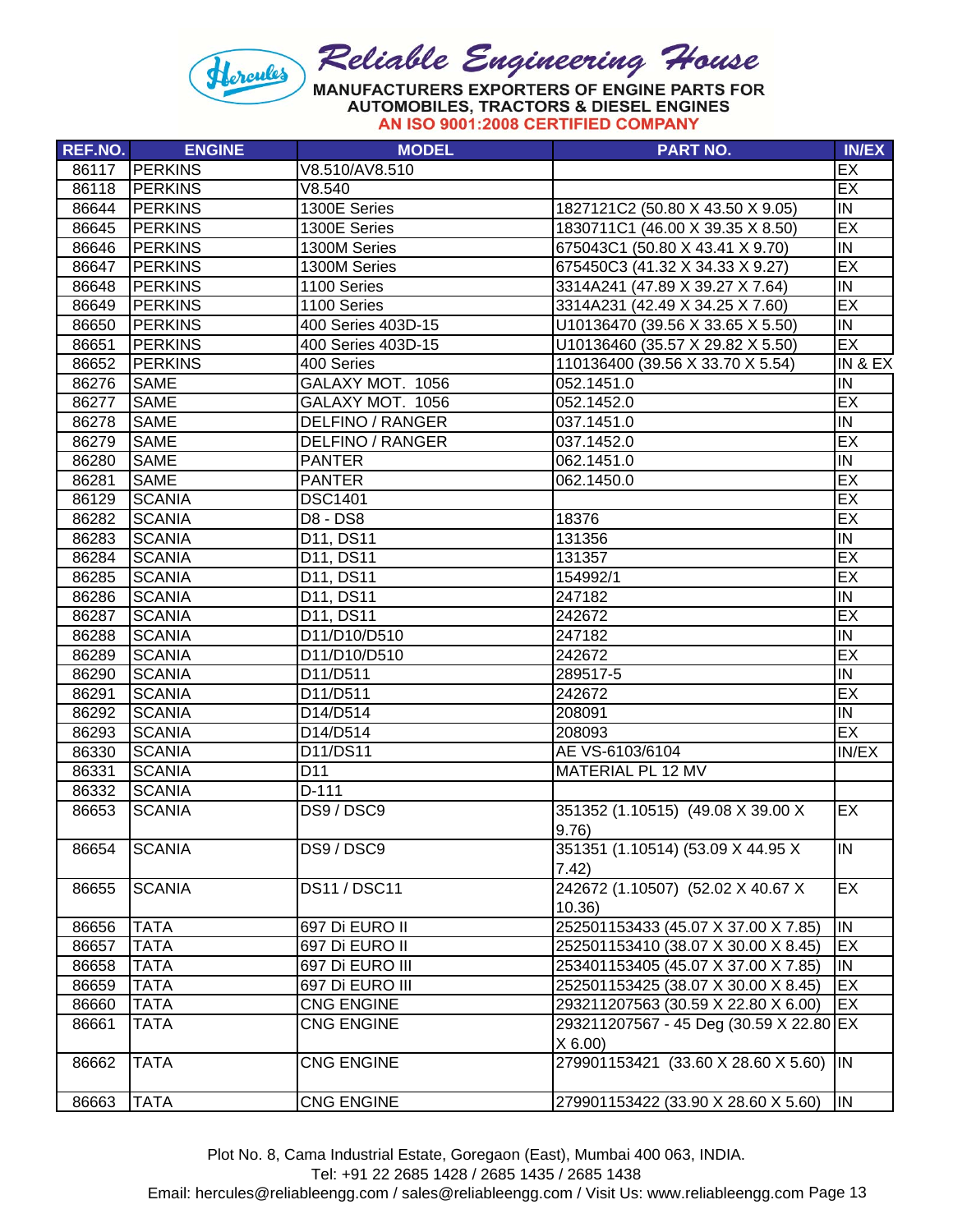

| 279901153433 (33.63 X 28.60 X 5.60) IN   |                                                                                                                                                                                                                                                              |
|------------------------------------------|--------------------------------------------------------------------------------------------------------------------------------------------------------------------------------------------------------------------------------------------------------------|
|                                          |                                                                                                                                                                                                                                                              |
|                                          | EX                                                                                                                                                                                                                                                           |
|                                          | $\overline{\mathsf{IN}}$                                                                                                                                                                                                                                     |
|                                          | <b>EX</b>                                                                                                                                                                                                                                                    |
|                                          | IN                                                                                                                                                                                                                                                           |
|                                          | IN/EX                                                                                                                                                                                                                                                        |
|                                          | IN/EX                                                                                                                                                                                                                                                        |
| 8851E1156B01 (48.00 X 38.00 X 6.90) IN   |                                                                                                                                                                                                                                                              |
| 8851E1156B02 (45.00 X 34.00 X 6.70)      | EX                                                                                                                                                                                                                                                           |
| 8851E1156B03 (48.50 X 38.00 X 6.90)      | <b>IN</b>                                                                                                                                                                                                                                                    |
| 8851E1156B04 (46.00 X 34.00 X 6.70) EX   |                                                                                                                                                                                                                                                              |
| 2790 0115 3401 (38.09 X 30.00 X 6.00) IN |                                                                                                                                                                                                                                                              |
| 2790 0115 3403 (32.14 X 26.50 X 6.40) EX |                                                                                                                                                                                                                                                              |
|                                          | EX                                                                                                                                                                                                                                                           |
|                                          | EX                                                                                                                                                                                                                                                           |
|                                          | EX                                                                                                                                                                                                                                                           |
|                                          | IN                                                                                                                                                                                                                                                           |
|                                          | IN                                                                                                                                                                                                                                                           |
|                                          | EX STD                                                                                                                                                                                                                                                       |
| 26.52 x 20.85 x 7.10                     | EX O/S                                                                                                                                                                                                                                                       |
| 38.10 x 33 x 7.05                        | IN                                                                                                                                                                                                                                                           |
| 32.75 x 27 x 7.05                        | EX                                                                                                                                                                                                                                                           |
|                                          | EX                                                                                                                                                                                                                                                           |
|                                          |                                                                                                                                                                                                                                                              |
|                                          |                                                                                                                                                                                                                                                              |
|                                          |                                                                                                                                                                                                                                                              |
| PB 228 A 106                             |                                                                                                                                                                                                                                                              |
|                                          |                                                                                                                                                                                                                                                              |
|                                          |                                                                                                                                                                                                                                                              |
|                                          |                                                                                                                                                                                                                                                              |
|                                          |                                                                                                                                                                                                                                                              |
|                                          |                                                                                                                                                                                                                                                              |
|                                          |                                                                                                                                                                                                                                                              |
| 52 X 45 X 6.5                            |                                                                                                                                                                                                                                                              |
| 48 X 39 X 6.5                            |                                                                                                                                                                                                                                                              |
| 27.2 X 20.5 X 7.1                        |                                                                                                                                                                                                                                                              |
|                                          | EX                                                                                                                                                                                                                                                           |
|                                          | IN                                                                                                                                                                                                                                                           |
| SAMPLE - 10                              | EX                                                                                                                                                                                                                                                           |
| SAMPLE - 90                              |                                                                                                                                                                                                                                                              |
| SAMPLE - 91                              |                                                                                                                                                                                                                                                              |
| SAMPLE - 92                              | <b>IN</b>                                                                                                                                                                                                                                                    |
|                                          | 279901153407 (30.13 X 22.80 X 6.00)<br>279901153413 (33.60 X 28.60 X 6.00)<br>279901153445 (30.39 X 22.80 X 6.00)<br>3520531631 (45.07 X 37.00 X 8.30)<br>252501150148 (45.07 X 37.00 X 8.30)<br>252701150139 (45.07 X 37.00 X 8.30)<br>26.22 x 20.85 x 7.10 |

Plot No. 8, Cama Industrial Estate, Goregaon (East), Mumbai 400 063, INDIA.

Tel: +91 22 2685 1428 / 2685 1435 / 2685 1438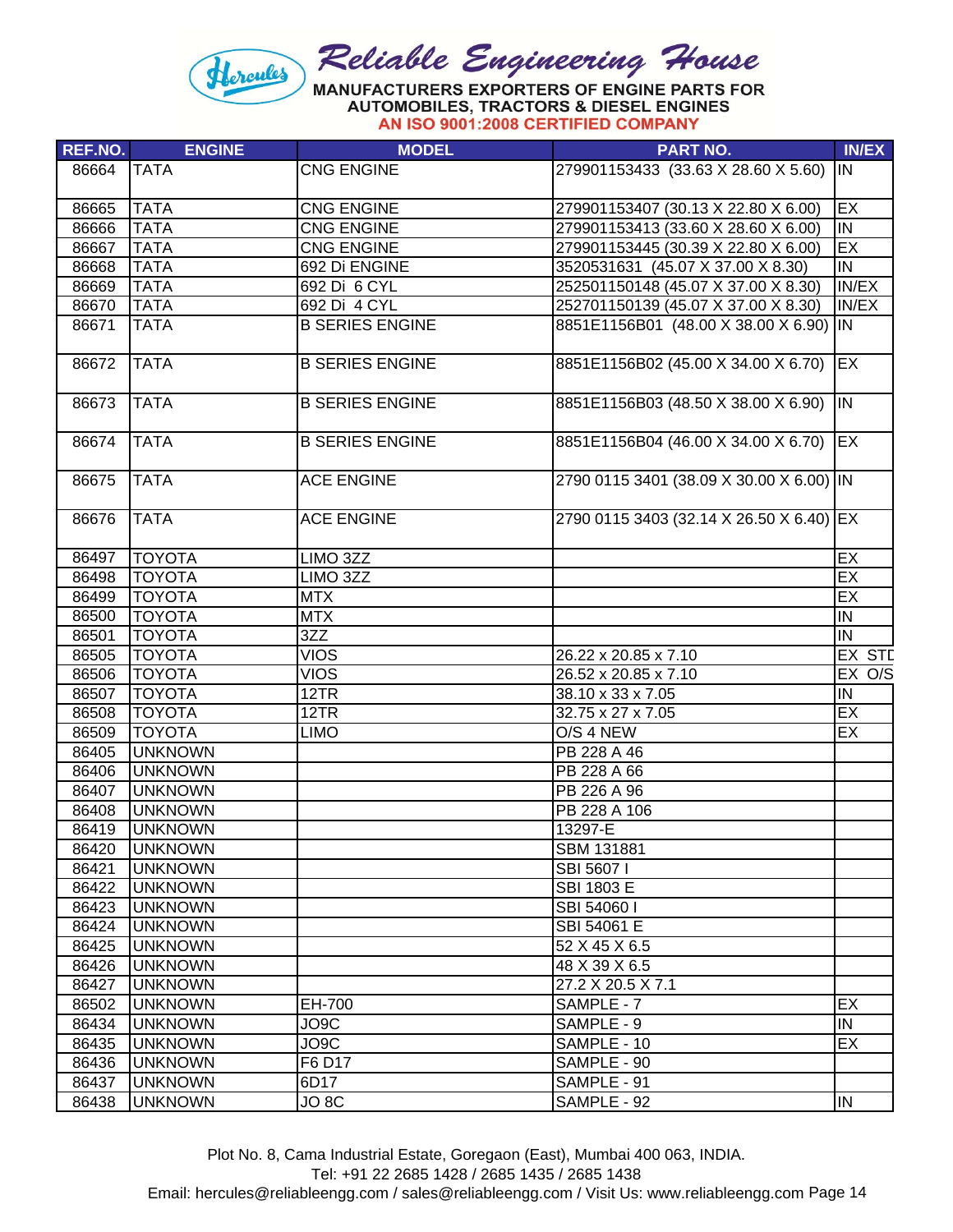

| REF.NO. | <b>ENGINE</b>       | <b>MODEL</b>                                                | <b>PART NO.</b>                      | <b>IN/EX</b>     |
|---------|---------------------|-------------------------------------------------------------|--------------------------------------|------------------|
| 86439   | <b>UNKNOWN</b>      | JO <sub>8</sub> C                                           | SAMPLE - 93                          | EX               |
| 86294   | <b>VOLKSWAGEN</b>   | PASSAT L, N, GL, VARIANT                                    |                                      | IN.              |
| 86295   | <b>VOLKSWAGEN</b>   | PASSAT L, N, GL, VARIANT                                    |                                      | EX               |
| 86296   | <b>VOLKSWAGEN</b>   | GOLF/SCIROCCO S,LS,GLS                                      |                                      | IN               |
| 86297   | <b>VOLKSWAGEN</b>   | GOLF/SCIROCCO S,LS,GLS                                      |                                      | EX               |
| 86298   | <b>VOLKSWAGEN</b>   | LT28,31,40,45,50 DIESEL                                     |                                      | IN               |
| 86299   | <b>VOLKSWAGEN</b>   | LT28,31,40,45,50 DIESEL                                     |                                      | EX               |
| 86300   | <b>VOLKSWAGEN</b>   | <b>GOLF DIESEL</b>                                          |                                      | <b>IN</b>        |
| 86301   | <b>VOLKSWAGEN</b>   | <b>GOLF DIESEL</b>                                          |                                      | EX               |
| 86139   | <b>VOLVO</b>        | <b>TD101G</b>                                               |                                      | IN               |
| 86140   | <b>VOLVO</b>        | <b>TD101G</b>                                               |                                      | EX               |
| 86141   | <b>VOLVO</b>        | <b>TD102F</b>                                               |                                      | Σ                |
| 86142   | <b>VOLVO</b>        | <b>TD102F</b>                                               |                                      | EX               |
| 86333   | <b>VOLVO</b>        |                                                             |                                      |                  |
| 86389   | <b>VOLVO</b>        | D <sub>16</sub>                                             |                                      | IN               |
| 86390   | <b>VOLVO</b>        | D <sub>16</sub>                                             |                                      | EX               |
| 86440   | <b>VOLVO</b>        | N10 / F10 (NEW)                                             | TD-100B / TURBO / F, FB, FL 88, In - | IN/EX            |
|         |                     |                                                             | 467474/3 & Ex - 467475-0             |                  |
| 86441   | <b>VOLVO</b>        | N12 / F12, TD120A                                           | A TURBO TD 120/C/E/F/G TURBO,        | IN/EX            |
|         |                     |                                                             | N/F 12, F-88 / FG-89, TD-121 TURBO   |                  |
|         |                     |                                                             | F/G, In - 423011/6 & Ex - 468448/6   |                  |
|         |                     |                                                             |                                      |                  |
| 86442   | <b>VOLVO</b>        | D60 / TD60 TURBO / TD61 TURBO OE PT.NO. In - 465158/4, Ex - |                                      | IN/EX            |
|         |                     |                                                             | 465155/0                             |                  |
| 86443   | <b>VOLVO</b>        | TD70-A/B/C, TD70 TURBO / N7                                 | OE PT.NO. In - 421011/8, Ex -        | IN/EX            |
|         |                     |                                                             | 421012/6                             |                  |
| 86444   | <b>VOLVO</b>        | $F-12$                                                      | (NEW MODEL)                          | $\overline{\Xi}$ |
| 86445   | <b>VOLVO</b>        | $F-12$                                                      | (NEW MODEL)                          | EX               |
| 86302   | <b>VOLVO DIESEL</b> | D <sub>24</sub>                                             |                                      | IN               |
| 86303   | <b>VOLVO DIESEL</b> | D <sub>24</sub>                                             |                                      | EX               |
| 86304   | <b>VOLVO DIESEL</b> | D70 A/B/C                                                   | 421011/8                             | IN               |
| 86305   | <b>VOLVO DIESEL</b> | D70 A/B/C                                                   | 421012/6                             | EX               |
| 86306   | <b>VOLVO DIESEL</b> | TD70 E/F/G/H-TURBO                                          | 421011/8                             | <b>IN</b>        |
| 86307   | <b>VOLVO DIESEL</b> | TD70 E/F/G/H-TURBO                                          | 466266/4                             | EX               |
| 86308   | <b>VOLVO DIESEL</b> | D 100 A/TURBO                                               | 422011/7                             | IN               |
| 86309   | <b>VOLVO DIESEL</b> | D 100 A/TURBO                                               | 422299/8                             | IN               |
| 86310   | <b>VOLVO DIESEL</b> | D 100 A/TURBO                                               | 422012/5                             | EX               |
| 86311   | <b>VOLVO DIESEL</b> | D 100 A/TURBO                                               | 422296/4                             | EX               |
| 86312   | <b>VOLVO DIESEL</b> | TD 100 B - TURBO                                            | 4674743                              | <b>IN</b>        |
| 86313   | <b>VOLVO DIESEL</b> | TD 100 B - TURBO                                            | 467590                               | IN               |
| 86314   | <b>VOLVO DIESEL</b> | TD 100 B - TURBO                                            |                                      | IN               |
| 86315   | <b>VOLVO DIESEL</b> | TD 100 B - TURBO                                            | 467475/0                             | EX               |
| 86316   | <b>VOLVO DIESEL</b> | TD 100 B - TURBO                                            | 467591                               | EX               |
| 86317   | <b>VOLVO DIESEL</b> | TD 100 B - TURBO                                            |                                      | EX               |
| 86318   | <b>VOLVO DIESEL</b> |                                                             |                                      | IN               |
|         |                     | D 60                                                        | 465158/4                             |                  |
| 86319   | <b>VOLVO DIESEL</b> | D 60                                                        | 465155/0                             | EX               |
| 86320   | <b>VOLVO DIESEL</b> | D 120 / A TURBO                                             | 423011/6                             | IN               |
| 86321   | <b>VOLVO DIESEL</b> | D 120 / A TURBO                                             | 423208                               | IN               |
| 86322   | <b>VOLVO DIESEL</b> | D 120 / A TURBO                                             | 468448/6                             | <b>EX</b>        |

Tel: +91 22 2685 1428 / 2685 1435 / 2685 1438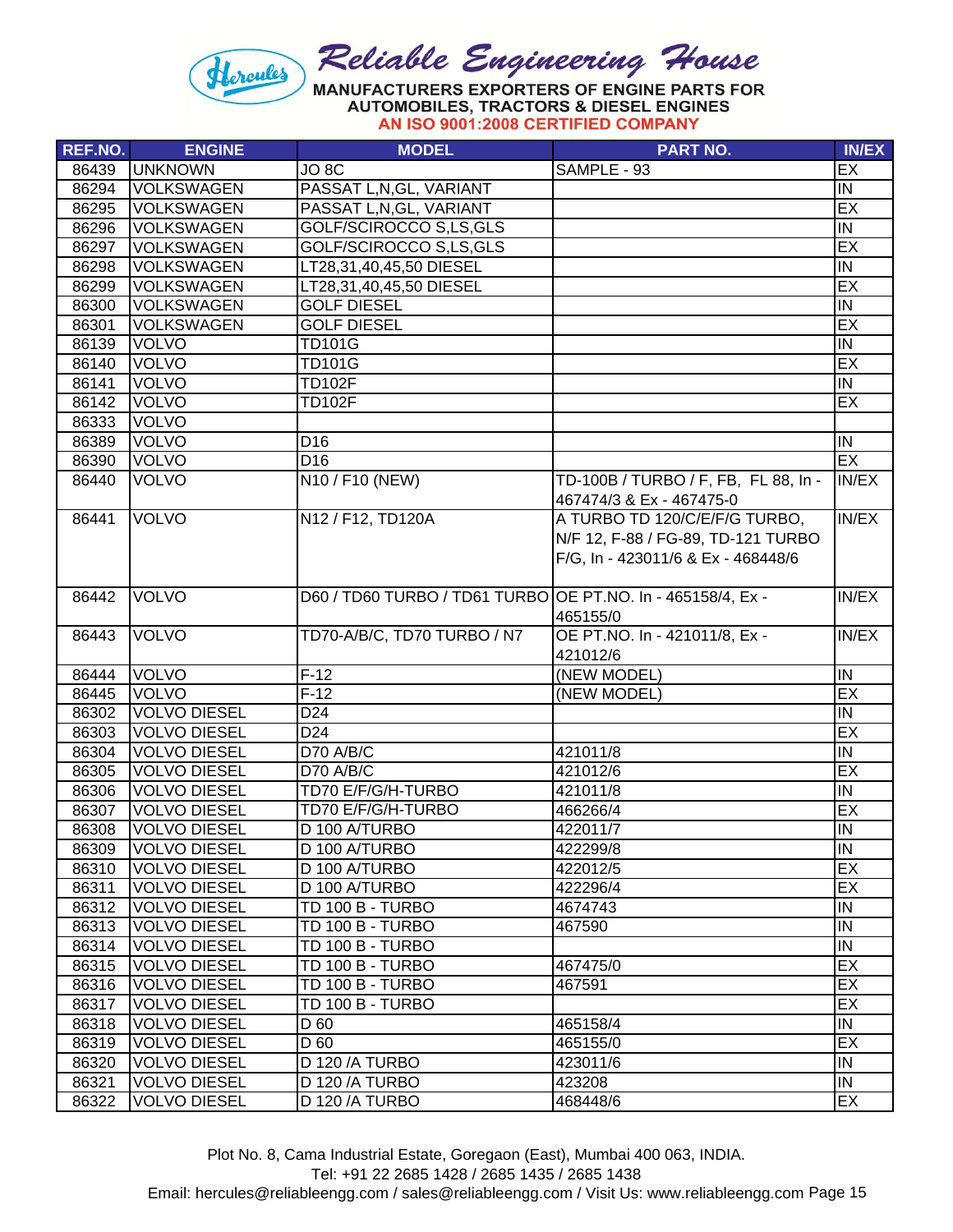

| <b>REF.NO.</b> | <b>ENGINE</b>       | <b>MODEL</b>                    | <b>PART NO.</b>                    | <b>IN/EX</b>    |
|----------------|---------------------|---------------------------------|------------------------------------|-----------------|
| 86323          | <b>VOLVO DIESEL</b> | D 120 / A TURBO                 | 468449                             | $\overline{EX}$ |
| 86677          | <b>VOLVO DIESEL</b> | D <sub>12</sub> ABC             | 3183227 (43.13 X 31.82 X 8.50)     | IN              |
| 86678          | <b>VOLVO DIESEL</b> | D <sub>12</sub> ABC             | 3165369 (43.09 X 32.91 X 8.01)     | EX              |
| 86679          | <b>VOLVO DIESEL</b> | D16 TD 162 TD 163 (TWD1630P-    | 1556148 (50.09 X 39.52 X 7.40)     | İIN             |
|                |                     | TAD1630)                        |                                    |                 |
| 86680          | <b>VOLVO DIESEL</b> | D16 TD 162 TD 163 (TWD1630P-    | 1556149 (48.06 X 37.54 X 12.40)    | EX              |
|                |                     | TAD1630)                        |                                    |                 |
| 86681          | <b>VOLVO DIESEL</b> | TD120, 121, 122, 123 (TID121LP- | 423011 (59.14 X 48.90 X 6.85)      | IN              |
|                |                     | 1230-1210-1222)                 |                                    |                 |
| 86682          | <b>VOLVO DIESEL</b> | TD120, 121, 122, 123 (TID121LP- | 468448 (56.64 X 45.06 X 9.55)      | EX              |
|                |                     | 1230-1210-1222)                 |                                    |                 |
| 86683          | <b>WARTSILA</b>     | W32                             | V12B0067 (112.11 X 88.00 X 22.00)  | IN              |
| 86684          | <b>WARTSILA</b>     | W32                             | V12B0178 (112.11 X 86.00 X 22.00)  | İN              |
| 86685          | <b>WARTSILA</b>     | W32                             | V12B0248 (116.11 X 90.90 X 20.40)  | İN              |
| 86686          | <b>WARTSILA</b>     | <b>AUXPACK</b>                  | DAAR018208 (59.07 X 47.00 X 11.95) | İIN             |
|                |                     |                                 |                                    |                 |
| 86687          | <b>WARTSILA</b>     | <b>AUXPACK</b>                  | DAAR018155 (60.06 X 41.00 X 28.00) | EX              |
|                |                     |                                 |                                    |                 |
| 86688          | <b>WARTSILA</b>     | <b>AUXPACK</b>                  | DAAR026274 (59.07 X 41.00 X 11.95) | IN              |
|                |                     |                                 |                                    |                 |
| 86689          | <b>WARTSILA</b>     | L <sub>20</sub>                 | 4V12B0365 (78.08 X 58.00 X 13.10)  | IN              |
| 86409          | <b>WAUKESHA</b>     |                                 | HW 166461                          |                 |
| 86410          | <b>WAUKESHA</b>     |                                 | HW 166469                          |                 |
| 86411          | <b>WAUKESHA</b>     |                                 | HW 48943B                          |                 |
| 86412          | <b>WAUKESHA</b>     |                                 | HW 164676                          |                 |
| 86413          | <b>WAUKESHA</b>     |                                 | HW 116513A                         |                 |
| 86414          | <b>WAUKESHA</b>     |                                 | HW 116511A                         |                 |

## **VALVE SEAT SEMI FINISH**

We also manufacture Valve Seat as per below size Semi Finish for further machining and Fitment.

| <b>REH NO.</b> | <b>ID X OD X WIDTH</b>   |           |
|----------------|--------------------------|-----------|
| 6001           | 32.300 X 41.880 X 9.150  | 45 DEGREE |
| 6002           | 33.960 X 40.650 X 8.200  | 45 DEGREE |
| 6003           | 34.600 X 41.430 X 6.340  | 45 DEGREE |
| 6004           | 37.010 X 47.160 X 7.610  | 20 DEGREE |
| 6005           | 37.470 X 46.610 X 6.720  | 30 DEGREE |
| 6006           | 40.030 X 51.630 X 10.830 | 45 DEGREE |
| 6007           | 41.300 X 48.800 X 8.020  | 45 DEGREE |
| 6008           | 41.350 X 48.820 X 7.950  | 45 DEGREE |
| 6009           | 41.800 X 48.250 X 6.300  | 45 DEGREE |
| 6010           | 44.400 X 54.630 X 7.290  | 30 DEGREE |
| 6011           | 47.660 X 55.160 X 8.020  | 45 DEGREE |
| 6012           | 47.750 X 55.190 X 8.050  | 45 DEGREE |

Plot No. 8, Cama Industrial Estate, Goregaon (East), Mumbai 400 063, INDIA. Tel: +91 22 2685 1428 / 2685 1435 / 2685 1438 Email: hercules@reliableengg.com / sales@reliableengg.com / Visit Us: www.reliableengg.com Page 16